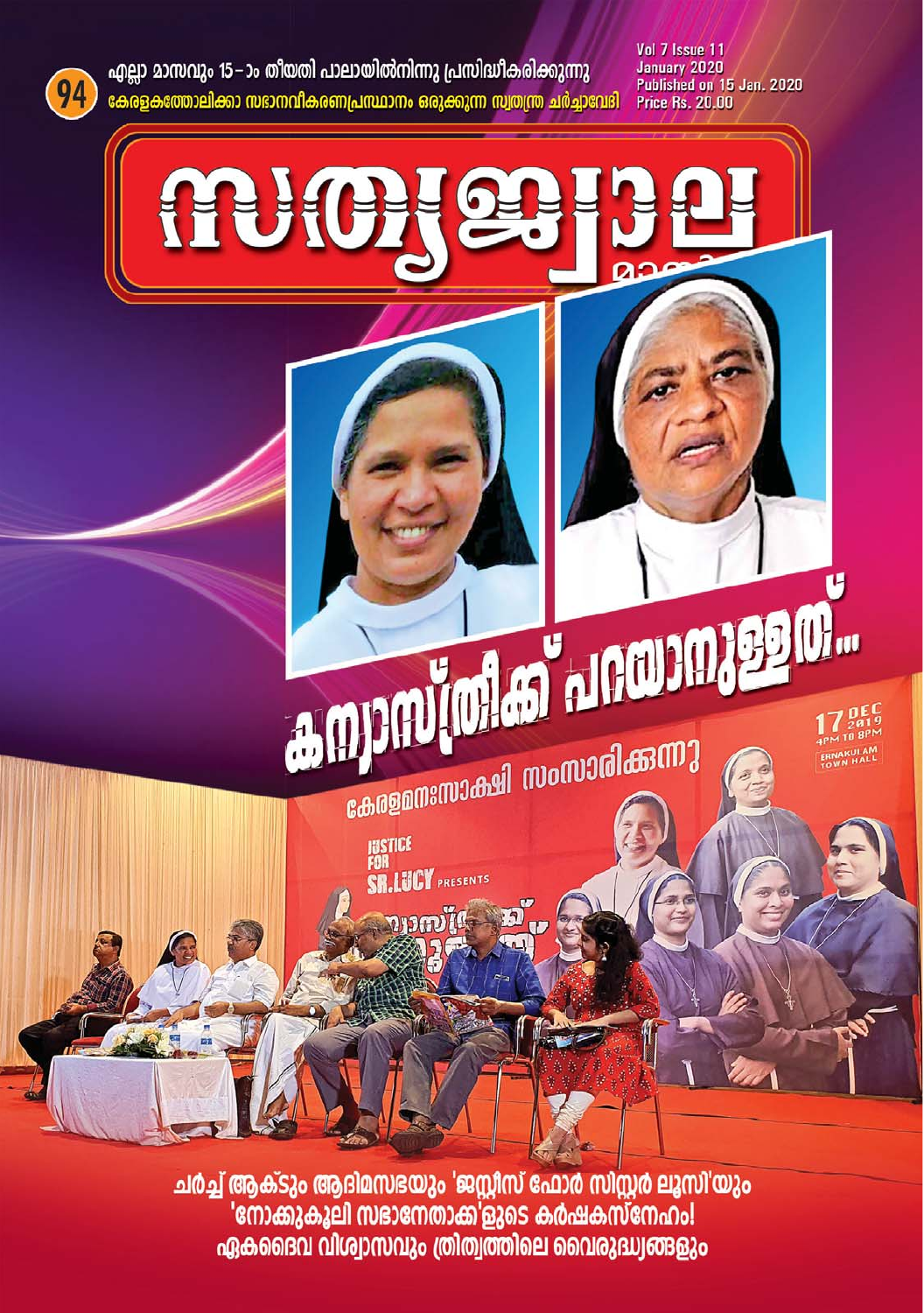### **MOJ991381** asmles

അക്കൗണ്ടുവഴി പണം ട്രാൻസ്ഫർ ചെയ്യന്നവർ സർക്കുലേഷൻ മാനേജറുടെ വിലാസത്തിൽ കത്ത യച്ചോ ഫോണിൽ ബന്ധപ്പെട്ടോ വിലസവും മറ്റു വിവരങ്ങളും നൽകേണ്ടതുണ്ട് എന്നറിയിക്കുന്നു.

കേരളകത്തോലിക്കാ സഭാനവികരണപ്രസ്ഥാനം (KCRM) ഒരുക്കുന്ന സ്വതന്ത്ര ചർച്ചാവേദി

പുസ്തകം 7

### **gamzained** 2020

രചനകൾ അയയ്ക്കാൻ: ജോർജ് മൂലേച്ചാലിൽ ഹ്മഡിറർ വള്ളിച്ചിറ പി. ഒ. കോടയം - 686574 ഫോൺ: 9497088904 e-mail: geomoole@gmail.com

വരിസംഖ്വ അയയ്ക്കേണ്ട വിലാസം: സർക്കുലേഷൻ മാനേജർ, 'സത്വജ്വാല'  $c$ ( $o$  പ്രിൻ് ഹൗസ്, കൊടാരമറം പാലാ പി.ഒ., കോടയം - 686 575 ഫോൺ: 8848827644 e-mail: almayasabdam@gmail.com

**PI** கி 0 11

Bank: Canara Bank, Pala A/C No: 0829201000633 A/C Name: Kerala Catholic Church **Reformation movement** IFSC Code: CNRB0000829

പത്രാധിപന്മമിതി: പൊഫ. സെബാസ്യൻ വട്ടമറ്റം-9495897122, ഡോ. ജോസഫ് വർഗീസ് (ഇപ്പൻ)-9446561252, സണി പുളിക്കൽ-9447173536, ഡോ. എം.കെ. മാത്യു-9447112718, ജോസഫ് കാലായിൽ-തൊടുപുഴ 9447663433, ചാക്കോ കളരിക്കൽ-USA (001) 5866015195, അലക്സ് കാവുംപുറം-USA (001) 5165039387.

### ഈ ലക്കത്തിൽ

| ചർച്ച് ആക്ടും ആദിമസഭയും 'ജസ്റ്റീസ് ഫോർ സിസ്റ്റർ ലൂസി് യും<br>മുഖക്കുറി | 03 |
|------------------------------------------------------------------------|----|
| വലിയ മുക്കുവന്റെ പാളത്തൊപ്പി!<br>പ്രൊഫ. പി.സി ദേവസ്വ                   | 06 |
| ജോസഫ് പുലിക്കുന്നേൽ: ഒരു അനുസ്മരണം<br>ചാക്കോ കളരിക്കൽ                  | 08 |
| 'നോക്കുകൂലി സഭാനേതാക്ക'ളുടെ കർഷകസ്നേഹം!<br>മാത്യൂ സ്റ്റാനി             | 09 |
| കോർഷറേറ്റ് ഭീകരന്മാർക്കെതിരെ പാലാരൂപത!<br>സാബു എബ്രഹാം, പാലാ           | 10 |
| ഇതാ, കർത്താവിന്റെ ദാസി!<br>ബിന്റോ കെ. ജോസ്                             | 11 |
| സിസ്റ്റർ ലൂസി വടക്കേലുമായി ഒരു അഭിമുഖം!                                | 13 |
| കർത്താവിന്റെ നാമത്തിൽ<br>ഷൈജു ആന്റണി                                   | 14 |
| സിസ്റ്റർ ലിസി വടക്കേലിന് പോലീസ് വക<br>ക്രിസ്മസ് കേക്കി<br>15           |    |
| അസ്സീസ്സി സിസ്റ്റേഴ്സ് ഓഫ് മേരി  ഇമ്മാക്കുലേറ്റ്<br>നിതിപാലിക്കുക      |    |
| ഡെൽസി ദേവസ്വ<br>സിവിൽനിയമങ്ങളും മനുഷ്വാവകാശചട്ടങ്ങളും ലംഘിക്കാൻ        | 16 |
| കന്വാസ്ത്രീമഠങ്ങളെ അനുവദിക്കരുത്<br>ആനുകാലിക സഭാവാർത്തകൾ               | 17 |
| അഡ്വ. ബോറിസ് പോൾ                                                       | 19 |



| മതം മനുഷ്വനുവേണ്ടിയോ, മനുഷ്വൻ മതത്തിനുവേണ്ടിയോ?<br>20                                                  |
|--------------------------------------------------------------------------------------------------------|
| എന്താണ് 'Justice for Sr. Lucy' എന്ന കൂട്ടായ്മ?<br>എങ്ങനെയാണ് അതിന്റെ പ്രവർത്തനങ്ങൾ?<br>$\overline{21}$ |
| സിസ്റ്റർ ലൂസി കളപ്പുരയുടെ രണ്ടാം അപ്പീൽ!<br>22                                                         |
| അറിഞ്ഞിരുന്നില്ലെന്നു പറയരുത്<br>ജോസഫ് മറ്റപ്പള്ളി<br>25                                               |
| ഏകദൈവ വിശ്വാസവും ത്രിത്വത്തിലെ വൈരുദ്ധ്വങ്ങളും<br>പ്രൊഫ. പി.എൽ. ലൂക്കോസ്.<br>26                        |
| ക്രിസ്തുവിനെ മറക്കുന്ന 'ക്രിസ്തീയ' മാധ്വമങ്ങൾ<br>ലുക്കോസ് ചുള്ളിക്കര<br>29                             |
| 'പാപികളായ ഞങ്ങൾ!'<br>മേരിക്കുട്ടി മണ്ടളം<br>30                                                         |
| വിശ്വാസപരിശീലനമോ കാപട്വപരിശീലനമോ?<br>ജയിംസ് ഐസക്ക് കുടമാളൂർ<br>31                                      |
| 'അവതാരപുരുഷ് നെ യാക്കോബായസഭ ഒതുക്കുമോ?<br>ഫാ. ഡാർലി എടപങ്ങാട്ടിൽ<br>32                                 |
| 'എയ്ഡഡ് വിദ്വാലയങ്ങളിൽ മാനേജ്മെന്റിന്                                                                  |
| സമ്പൂർണാധികാരമില്ല' – സുപ്രീംകോടതി                                                                     |
| കെ. ജോർജ്ജ് ജോസഫ്<br>33                                                                                |
| മൃതദേഹസംസ്കരണം സംബന്ധിച്ച ഓർഡിനൻസ് – മുഖ്വമ<br>ന്ത്രിക്ക് C L A യുടെ നിവേദനം<br>34                     |
| ഡോ. ആന്റണി കല്ലമ്പള്ളി മറ്റൊരു പ്രൊഫ. റ്റി. ജെ.<br>ജോസഫാകുമോ?<br>കെ. ജോർജ് ജോസഫ്<br>35                 |
| നന്മ വറ്റാത്ത പുരോഹിതർ ഇഷോഴും ഉണ്ടെന്ന് തെളിയിച്ച്<br>ഫാ. ജോസ് ഡോമിനിക്ക്                              |
| സന്തോഷ് ജോക്കബ്.<br>37                                                                                 |
| പത്മവൂഹത്തിൽ കഴിയുന്ന പാവം ഫ്രാൻസീസ് പോപ്പ്!<br>ജോയി ഒറവണക്കുളം<br>38                                  |
| റിപ്പോർട്ടുകൾ, അറിയിപ്പുകൾ<br>$40 - 44$                                                                |

|                                 |                                 | സത്യജ്വാല മാസിക– 2018 ഏപ്രിൽ മുതൽ  |
|---------------------------------|---------------------------------|------------------------------------|
|                                 | വരിസംഖ്യ ഇൻഡ്യയിൽ               | വിദേശത്ത്                          |
| ഒറ്റപ്രതി<br>ഒരു വർഷം<br>5 വർഷം | 20 രൂപാ<br>200 രൂപാ<br>800 രൂപാ | 200 രൂപാ<br>2000 രൂപാ<br>8000 രൂപാ |

(രചനകളിലെ അഭിപ്രായങ്ങൾ അതാത് രചയിതാക്കളുടേത്)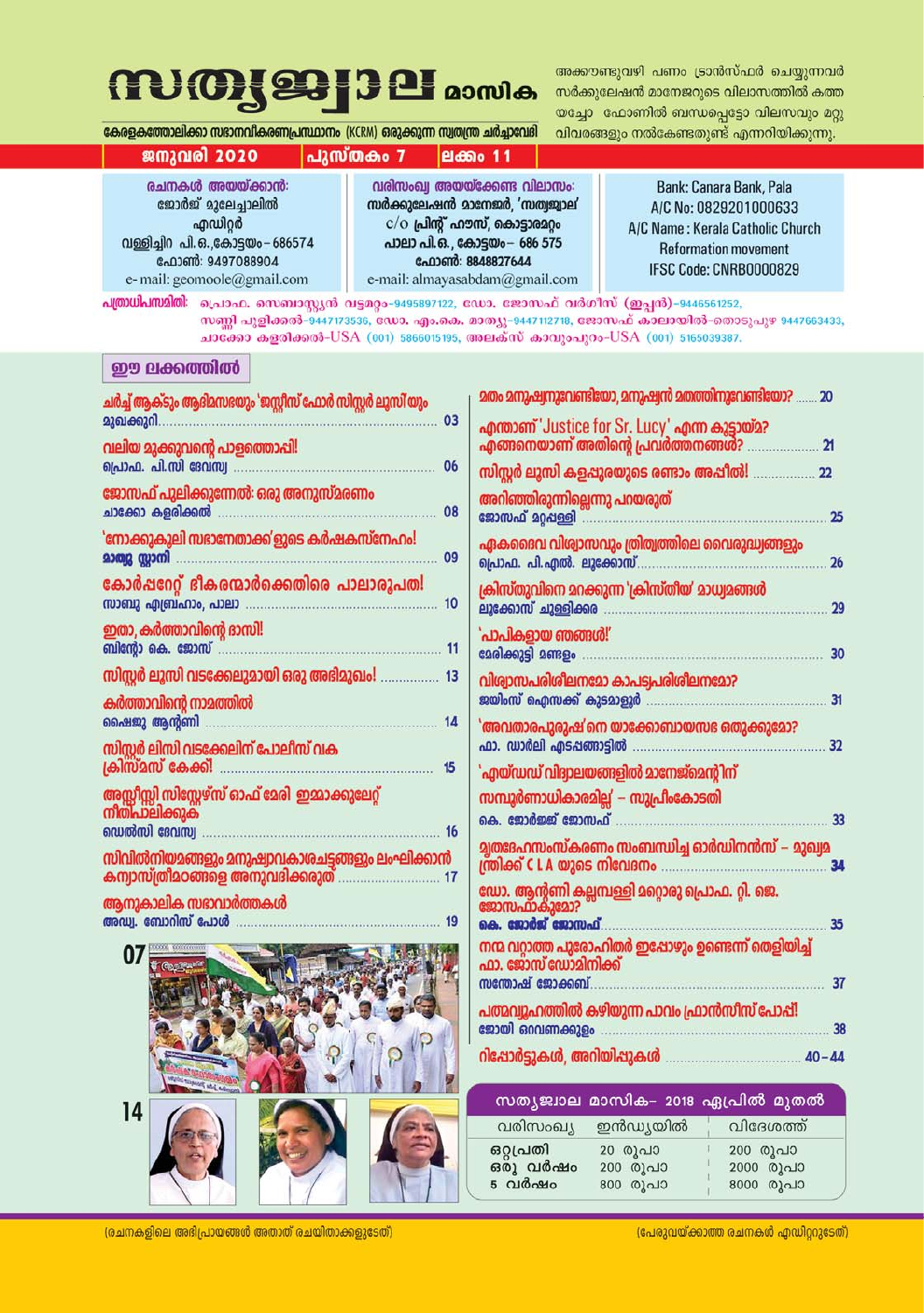"സാത്താന്റെ കുടിലതന്ത്രങ്ങളെ എതിർത്തു നിൽക്കാൻ ദൈവത്തിന്റെ എല്ലാ ആയുധങ്ങളും ധരിക്കുവിൻ. എന്തെന്നാൽ, നമ്മൾ മാംസത്തിനും രക്തത്തിനും എതിരായിട്ടല്ല, പ്രഭുത്വങ്ങൾ ക്കും ആധിപത്വങ്ങൾക്കും ഈ അന്ധകാരലോകത്തിന്റെറ അധിപൻമാർക്കും സ്വർഗീയ ഇടങ്ങളിൽ വർത്തിക്കുന്ന തിന്മയുടെ ദുരാത്മാക്കൾക്കുമെതിരായിട്ടാണു പടവെട്ടുന്നത്. അതിനാൽ, ദൈവത്തിന്റെറ എല്ലാ ആയുധങ്ങളും ധരിക്കുവിൻ" (എഫേ. 6: 11 - 12)

### **MOJ991381**

ജനുവരി 2020 പുസ്തകം 7 ലക്കം 11



# **EXAMIN GOLOG mimo ermi'ozo**

**ேಯ** രളത്തിലെ പ്രബുദ്ധരായ ക്രൈസ്തവരെല്ലാം തന്നെ ഇന്ന് 'ചർച് ആക്ടി'നുവേണ്ടി മുറവിളികൂട്ടിക്കൊ ണ്ടിരിക്കുകയാണ്. ഇതിനർത്ഥം ചർച്ച് ആക്ട് പാസ്സായിക്കി ട്ടിയാൽ എല്ലാമായി എന്നാണോ? ഒരിക്കലുമല്ല, അത് മനു ഷ്യസമൂഹത്തെ ക്രൈസ്തവപാതയിൽ അതായത്, സ്നേഹ ത്തിൻ പാതയിൽ, നയിക്കാനാവശ്യമായ ഒരു പടികയറം മാ ത്രമാണ്. രാജകീയ ജന്മിവൃവസ്ഥയ്ക്കു സമാനമായി സഭ യിൽ നിലകൊള്ളുന്ന പുരോഹിതാധിപത്യസമ്പ്രദായത്തിന്റെ പിടി വിടുവിച്ച് വിശ്വാസിസമൂഹത്തെ സ്വതന്ത്രമാക്കുകയും ഓരോ വിശ്വാസിയെയും സഭാപൗരനെന്ന പദവിയിലേക്കു യർത്തുകയും ചെയ്യുന്നു, ചർച്ച് ആക്ട്. അങ്ങനെ, അടി <u>മത്തവൃവസ്ഥയിൽനിന്ന് ജനാധിപതൃവൃവസ്ഥയിലേക്ക്</u> സഭയെ പരിവർത്തിപ്പിക്കുകയാണ് ചർച്ച് ആക്ട് ചെയ്യുന്ന ത്. അതു വലിയൊരു മാറ്റംതന്നെ. എന്നാൽ, ജനാധിപത്യ ത്തിൽനിന്ന് ക്രിസ്തീയതയിലേക്കുള്ള ദൂരം വളരെ വലുതാ ണെന്നുകൂടി നാം അറിയേണ്ടതുണ്ട്. ക്രിസ്തീയത ജനാധി പത്യത്തിനും അപ്പുറത്താണ്, ഉയരെയാണ്. അതുകൊണ്ട്, ക്രൈസ്തവപ്രസ്ഥാനങ്ങളുടെയെല്ലാം ആതൃന്തികലക്ഷ്യം ക്രിസ്തീയതയുടെ ആവിഷ്കാരമായിരിക്കേണ്ടതുണ്ട്. ഈ ലക്ഷ്യത്തിൽ കണ്ണുനട്ടുവേണം, താത്കാലികലക്ഷ്യമായ ചർച്ച് ആക്ടിനുവേണ്ടി പ്രവർത്തിക്കാൻ. പ്രവർത്തനത്തിന് ദിശാബോധം നൽകാൻ അതത്യാവശ്യമാണ്.

സമൂഹത്തിൽ ക്രിസ്തീയത ആവിഷ്ക്കരിക്കപ്പെടുമ്പോ ഴുണ്ടാകുന്നതാണ് ദൈവരാജ്യം. "നിങ്ങൾ ആദ്യം അവന്റെ രാജ്യവും അവന്റെ നീതിയും തേടുക" എന്നുപദേശിച്ചു കൊണ്ട് ദൈവരാജ്യസംസ്ഥാപനമായിരിക്കണം മനുഷ്യന്റെ പ്രഥമലക്ഷ്യമെന്ന് യേശു പഠിപ്പിക്കുന്നു. അതുകൊണ്ട് ആ ലക്ഷ്യം കൈവിടാതെയായിരിക്കണം ഏതൊരു ക്രൈസ്ത വപ്രവർത്തനവും.

ക്രിസ്തീയതയെന്നാൽ ക്രൈസ്തവമൂല്യങ്ങളുടെ ഉൾക്കൊള്ളലും പ്രകാശനവുമാണ്. ഇങ്ങനെ 'ക്രൈസ്തവ മൂല്യങ്ങൾ' എന്നു വേർതിരിച്ചു പറയുമ്പോൾ അവിടെയൊരു വിഭാഗീയതയില്ലേ എന്നു പെട്ടെന്നു തോന്നാം. എന്നാൽ അവ ഏതൊരു മനുഷ്യന്റെയും ഉള്ളിന്റെയുള്ളിൽ നിഗുഹനം ചെയ്യ പെട്ടിരിക്കുന്ന ആദ്ധ്യാത്മികമുല്യങ്ങൾ, അഥവാ മാനുഷിക മൂല്യങ്ങൾതന്നെയാണ്. യേശുക്രിസ്തുവെന്ന ലോകാചാര്യൻ കണ്ടെത്തി പഠിപ്പിച്ചുതന്നുവെന്നതുകൊണ്ട്, അദ്ദേഹത്തിന്റെ ശിഷ്യന്മാർ അവയെ ക്രൈസ്തവമുല്യങ്ങൾ എന്നു വിളിക്കു ന്നുവെന്നുമാത്രം. മൂല്യങ്ങളുടെ അടിസ്ഥാനത്തിൽ എല്ലാ മത ദർശനങ്ങളും ഐകൃത്തിലാണ്. ഒരു വൈരുദ്ധ്യവുമില്ല. 'സർവ്വമതസാരവുമേകം' എന്ന ഗുരുവചനം ഇവിടെ നമു ക്കോർക്കാം.

ക്രൈസ്തവമൂല്യങ്ങളുടെ സാമൂഹിക ആവിഷ്കാരം സൃഷ്ടിക്കുന്നത്, യേശുവിന്റെ ഭാഷയിൽ, 'ദൈവരാജ്യ'മാ ണ്. ആദിമസഭയെന്ന ക്രൈസ്തവകുട്ടായ്മയിൽ നാം കാണു ന്നത് ഈ ദൈവരാജ്യത്തിന്റെ ഒരു പ്രാഗ് രൂപമാണ്. അതിന്റെ മുഖ്യലക്ഷണം 'ഓരോരുത്തരുടെയും ആവശ്യാനുസരണം എല്ലാവരുമായി പങ്കിടുന്ന സമൂഹവ്യവസ്ഥയാണ് (അപ്പോ. പ്രവ.2:44-45). ആദിമസഭയിൽ ഇത്തരമൊരു സമൂഹവ്യവസ്ഥ യഥാർത്ഥത്തിൽ നിലനിന്നിരുന്നുവെന്ന് എഴുതപ്പെട്ടില്ലായി രുന്നുവെങ്കിൽ, അങ്ങനെയൊരു സമൂഹം അസാദ്ധ്യമാണ് എന്ന് ഒരുപക്ഷേ നാം പറഞ്ഞേനെ. കാരണം, മനുഷ്യൻ സഹജമായിത്തന്നെ സ്വകാര്യമാത്രപരനാ(individualistic) ണെന്ന് നാം കരുതുന്നു. ഒരുപദേശംകൊണ്ടും അതിനെ മറി കടക്കാനാവില്ലെന്നും നാം വിശ്വസിച്ചുപോയിരിക്കുന്നു. എന്നാൽ, സ്വകാര്യമാത്രപരതപോലെതന്നെ പരാർത്ഥ താഭാവവും മനുഷ്യനിലുണ്ടെന്നും, ഏറ്റവും അടിത്തട്ടിൽ അവൻ സ്നേഹവും പരാർത്ഥതാഭാവവുംതന്നെയാണെന്നും, മനുഷ്യന്റെ ആത്മഭാവമതാണെന്നും, അതുണർത്തപ്പെട്ടാൽ സ്നേഹത്തിൽ അടിത്തറയിട്ട ഒരു പുതിയ സമൂഹം ഉണ്ടാ യിവരുമെന്നും ഉള്ളതാണ് വസ്തുത. സൂക്ഷ്മമായി നിരീ ക്ഷിച്ചാൽ പരാർത്ഥതാഭാവംതന്നെയാണ് യഥാർത്ഥ ആത്മീ യത(spirituality)യെന്നും കാണാൻ കഴിയും; സ്വകാര്യമാത്ര പരത ഭൗതികത(materialism)യാണെന്നും. യഥാർത്ഥ ആത്മീ യാചാര്യന്മാർ മനുഷ്യന്റെ അടിത്തട്ടിലുള്ള ആത്മീയചേത നയെ ഉണർത്തി അവനിലെ സ്വകാര്യവ്യഗ്രതകളെ മറികട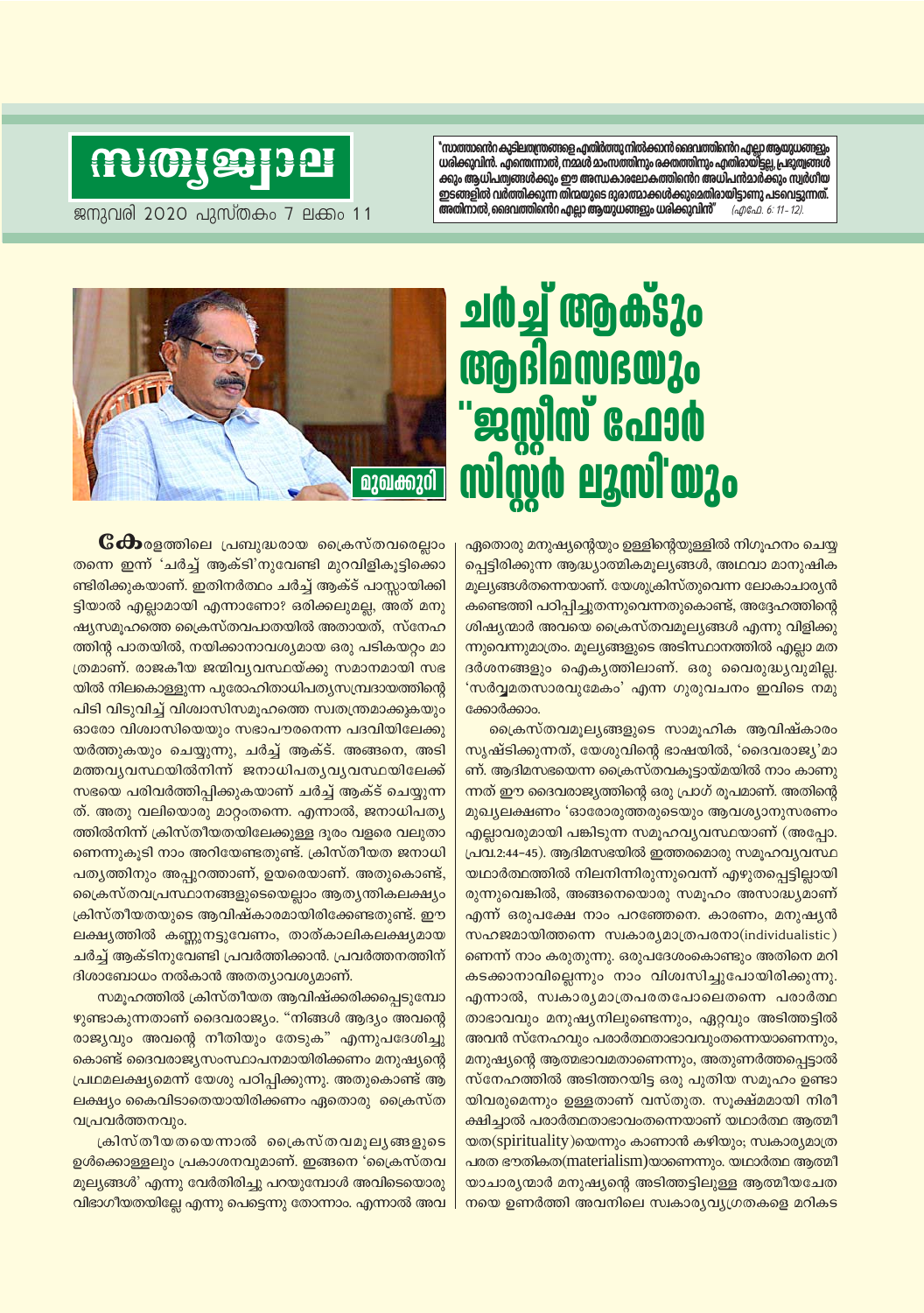ക്കുംവിധം പരാർത്ഥതാഭാവത്തെ ഊതിക്കത്തിക്കുകയാണ് ചെയ്യുന്നത്. അപ്പോൾ പുതിയലോകം, അല്ലെങ്കിൽ 'ദൈവ രാജ്യം' സംഭവിക്കുന്നു; ഉദരംഭരിയായ മനുഷ്യൻ ലോക കുടുംബത്തിലെ ഉത്തരവാദിത്വവും സേവനതൽപരതയു മുള്ള ഒരംഗമായി മാറുന്ന അത്ഭുതം സംഭവിക്കുന്നു!

ഭൂമിയിൽ മനുഷ്യനു സ്ഥാപിക്കാനാകുന്ന ഈ സ്വർഗ്ഗ ത്തെക്കുറിച്ച് ഭാവനചെയ്യാൻപോലുമുള്ള സർഗ്ഗാത്മകശേ ഷിയില്ലാത്ത ഒരു വിഭാഗമാണ് പുരോഹിതർ. തങ്ങൾക്കു സാധിക്കാത്ത ഒരു കാര്യത്തിൽ ആരെങ്കിലും മുന്നേറു ന്നത് അവർക്കു സഹിക്കുകയുമില്ല. പുരോഹിതവർഗ്ഗ ത്തിന്റെ ഈ പരിമിതിയാണ്, "നിങ്ങൾ സ്വർഗ്ഗരാജ്യം മനു ഷ്യനുമുന്നിൽ അടച്ചുകളയുന്നു. നിങ്ങൾ അവിടെ പ്രവേ ശിക്കുന്നില്ല. പ്രവേശിക്കാൻ തുനിയുന്നവരെ അതിനനു വദിക്കുന്നുമില്ല" (മത്താ. 23:13) എന്ന വാക്കുകളിലൂടെ യേശു വ്യക്തമാക്കുന്നത്. സഭയിൽ പുരോഹിതാധിപത്യം നിലനിൽക്കുന്നിടത്തോളം കാലം ദൈവരാജ്യസൃഷ്ടി യെന്ന ക്രൈസ്തവദൗതൃത്തിൽ മുന്നേറാൻ ക്രൈസ്ത വർക്കു സാധിക്കുകയില്ല എന്നാണിതിനർത്ഥം. ഈ സാഹ ചര്യത്തെ മറികടന്ന്, പൗരോഹിത്യസർവ്വാധികാരത്തിൻ <mark>കീഴിൽ അടിമകളായി കഴിയുന്ന വിശ്വാസികളെ നൈയാ</mark> മികമായി മോചിപ്പിച്ച് അവരെ സഭാപൗരന്മാരാക്കി ഉയർത്താനാണ്, ചർച്ച് ആക്ട് മുദ്രാവാക്യവുമായി നാം മുന്നേറുന്നത്.

<mark>ചർച്ച് ആക്ട് പാസ്സാക്കി സഭയെ കുറഞ്ഞപക്ഷം ഒരു</mark> നൈയാമിക സംഘടനയെങ്കിലുമാക്കുകയെന്നതാണ് ചർച്ച് ആക്ട് പ്രസ്ഥാനങ്ങളുടെയെല്ലാം ലക്ഷ്യം. അതുകൊണ്ടു തന്നെ, ഈ പ്രസ്ഥാനങ്ങളും സംഘടനാതത്തിങ്ങൾ പാലി ച്ചുകൊണ്ട് പ്രവർത്തിക്കുന്നു. നിയമാവലി, പൊതുയോഗം, നിർവ്വാഹകസമിതി, ഭാരവാഹികൾ, ജോയിന്റ് ബാങ്ക് അക്കൗണ്ട്, കണക്ക്, ഓഡിറ്റിംഗ്.... എന്നിങ്ങനെ കാര്യ ങ്ങളെല്ലാം സുതാര്യമായി നടപ്പാക്കുന്നു.

എന്നാൽ, യേശു വിഭാവനംചെയ്ത സ്നേഹത്തി ലധിഷ്ഠിതമായ സമൂഹത്തിൽ നൈയാമികമായ ഇത്തരം കാര്യങ്ങൾക്കൊന്നും യാതൊരു പ്രസക്തിയില്ല. കാരണം, അത്തരം സമൂഹങ്ങളുടെ മുഖ്യലക്ഷണം, മുമ്പു സൂചി പ്പിച്ചതുപോലെ, 'ഓരോരുത്തരുടെയും ആവശ്യാനുസരണം എല്ലാവരുമായി പങ്കുവയ്ക്കുന്ന' മനോഭാവമാണ്. സത്യ സന്ധതയും പരസ്പരവിശ്വാസവും പരസ്പരബഹുമാ നവും പരസ്പരകരുതലും കർത്തവൃബോധവും ശുശ്രൂ <mark>ഷാമനോഭാവവും തുളുമ്പിനിൽക്കുന്ന സ്വർഗ്ഗസമാനമായ</mark> ഒരു സമൂഹത്തിൽ, മത്സരാധിഷ്ഠിതവും കച്ചവടമൂല്യങ്ങൾ ഭരിക്കുന്നതുമായ ഒരു സമൂഹത്തിന് അനുപേക്ഷണീയ മായ നൈയാമികവൃവസ്ഥകളും സുതാരൃതയുമെല്ലാം അപ്രസക്തമായി ഭവിക്കുകയാണ്.

ഇതു വ്യക്തമായി മനസ്സിലാക്കാൻ സമൂഹത്തിന്റെ ഏറ്റവും ചെറിയ രൂപമായ കുടുംബത്തിലെ കാര്യങ്ങൾ എങ്ങനെയാണ് നടക്കുന്നതെന്നു നിരീക്ഷിച്ചാൽ മതി. ഐശ്വര്യമുള്ള ഏതൊരു കുടുംബത്തിന്റെയും അടി സ്ഥാനം പരസ്പരസ്നേഹമാണ്. അവിടെ ഒരു കാര്യവും നൈയാമികമായിട്ടല്ല നടക്കുന്നത്. പാരസ്പര്യബോധ ത്തിന്റെയും കൂട്ടായ്മാഭാവത്തിന്റെയും പ്രചോദനത്തിൽ, ഓരോരുത്തരുടെയും ആവശ്യാനുസരണം എല്ലാവരും അവരവരുടെ കഴിവിനൊത്ത് തങ്ങൾക്കുള്ള സകലതും പങ്കുവയ്ക്കുകയാണവിടെ. അവിടെ, യേശു ഉപദേശിച്ചി ട്ടുള്ളതുപോലെ, 'വലതുകൈ ചെയ്യുന്നതെന്തെന്ന് ഇടതുകൈ അറിയുന്നില്ല'. അവിടെ എല്ലാ കണക്കുബോധിപ്പിക്കലുകൾക്കു മപ്പുറം, എല്ലാ സുതാര്യതയ്ക്കുമപ്പുറം, കൂട്ടായ്മാബോധത്തിൽ കാര്യങ്ങൾ സുഗമമായി നടക്കുന്നു. ഇതുതന്നെ കുടുംബബോ ധത്തിലേക്കുയരുന്ന എല്ലാ സമൂഹങ്ങളിലും എല്ലാ സംഘടന കളിലും സംഭവിക്കും. സ്നേഹത്തിന്റെ കൂട്ടായ്മകളിൽ എല്ലാ നൈയാമികതകളും അപ്രസക്തമായി അപ്രതൃക്ഷമാകും. അതൊരു മഹത്തായ സാധൃതയാണ്.

ചർച്ച് ആക്ട് സംഘടനകളുൾപ്പെടെ, നിലവിലുള്ള എല്ലാ സഭാനവീകരണപ്രസ്ഥാനങ്ങളും ആശയങ്ങളിൽമാത്രം കേന്ദ്രീ കരിച്ച് പ്രവർത്തിക്കുന്നവയാണ്. ഒരേ ആശയം പുലർത്തുന്ന വർ എന്ന നിലയിൽപ്പോലും പരസ്പരസ്നേഹവും ബഹുമാ നവും ആത്മബന്ധവും പുലർത്താൻ മിക്കവർക്കും സാധിക്കു ന്നില്ല. അതിനായി ബോധപൂർവ്വകമായ ഒരു ശ്രമം ആരുംതന്നെ നടത്തുന്നില്ല എന്നതാണ് വാസ്തവം. അതുകൊണ്ടുതന്നെ, മാത്സര്യബുദ്ധിയും വിശ്വാസമില്ലായ്മയുമൊക്കെ ഇടകലരുമ്പോ ഴത്തെ അസ്വാരസ്യങ്ങൾ പലപ്പോഴും ഉടലെടുക്കുകയും നമുക്ക് വേണ്ടത്ര ഐകൃത്തോടെ പ്രവർത്തിക്കാനാവാതെവരികയും ചെയ്യുന്നു. ഓരോ സംഘടനയ്ക്കുമുള്ളിലെ വ്യക്തികൾത മ്മിലും വൃത്യസ്തസംഘടനകൾക്കുള്ളിലെ നേതൃത്വങ്ങൾതമ്മി ലുമുള്ള ഇത്തരം അസ്വാരസ്യങ്ങളും സ്പർദ്ധകളും ഈ മേഖ ലയിലുണ്ടാകുമായിരുന്ന സംയോജിതശക്തിയെ ചോർത്തി ദുർബലമാക്കിക്കൊണ്ടിരിക്കുന്നു.

ഈ പശ്ചാത്തലത്തിലാണ്, ഏതാനും മാസംമുമ്പുമാത്രം ഉദയംകൊണ്ട 'ജസ്റ്റീസ് ഫോർ സിസ്റ്റർ ലൂസി' എന്ന ഓൺലൈൻ ആഗോളമലയാളികൂട്ടായ്മ നമ്മുടെയെല്ലാം ശ്രദ്ധ ആകർഷിക്കുന്നത്. സഭാകാര്യങ്ങളിൽ പാണ്ഡിത്യമോ, സഭാന വീകരണരംഗത്ത് എന്തെങ്കിലും പ്രവർത്തനപാരമ്പര്യമോ അവ കാശപ്പെടാവുന്നവരല്ല ഈ കൂട്ടായ്മയിലേക്ക് കടന്നുവന്നത്. ആളുകൾ കൂട്ടംകൂടി ഒരാളെ തെരുവിലിട്ട് അടിക്കുകയും തൊഴി ക്കുകയുംചെയ്യുന്നു; അതിൽ മനംനൊന്ത് ഏതാനും ചിലർ ഓടിച്ചെന്ന് 'അരുത്' എന്ന് നിലവിളിച്ചുപറയുന്നു. നിർത്തു ന്നില്ലെന്നു കണ്ടപ്പോൾ ചുറ്റിലും തിരിഞ്ഞുനിന്ന് 'ഓടിവായോ' എന്ന് അലറി വിളിക്കുന്നു. അതു കേൾക്കാൻ ചെവിയുള്ളവ രൊന്നൊന്നായി മർദ്ദിക്കപ്പെടുന്ന ആ ഇരയുടെ സംരക്ഷണത്തി നായി അണിചേരുന്നു. ഏതാണ്ട് ഇതേ പ്രകാരത്തിലാണ്, 'ജസ്റ്റീസ് ഫോർ സിസ്റ്റർ ലൂസി' എന്ന ഓൺലൈൻ കൂട്ടായ്മ രുപംകൊണ്ടത്. ജന്മംകൊണ്ടുതന്നെ ബുദ്ധിയുടെയോ ആശയ ത്തിന്റെയോമാത്രം തലത്തിൽ രൂപംകൊണ്ട ഒരു പ്രസ്ഥാനമ ല്ലത്. പ്രകടമായ അനീതികളുടെ നടുവിൽ നീതിക്കായി നില വിളിക്കുന്നവരുടെ, നീതിക്കുവേണ്ടി തങ്ങൾക്കുള്ളതെന്തും – അറിവും കഴിവും സർഗ്ഗാത്മകശേഷികളും സമയവും പണവും അദ്ധാനവുമെല്ലാം – കഴിയുന്നത്ര പങ്കുവയ്ക്കാൻ സന്നദ്ധരായി മുന്നോട്ടുവന്നവരുടെ, ഒരു സ്നേഹകൂട്ടായ്മയായിട്ടാണ് ഈ ഗ്രൂപ്പ് കാണപ്പെടുന്നത്. കേരളത്തിനും ഇന്ത്യയ്ക്കും അകത്തു നിന്നും പുറത്തുനിന്നുമുള്ള, മുഖ്യമായും ചെറുപ്പക്കാരുടെ സാന്നിദ്ധ്യം വലിയ തോതിലുള്ള ഈ 'ന്യൂജെൻ' കൂട്ടായ്മ യുടെ ഒരു പ്രത്യേകത, അതിന്റെ പ്രവർത്തനങ്ങൾ സാമ്പ്രദാ യിക സംഘടനാതത്ത്വങ്ങൾക്കനുസൃതമായിട്ടല്ല നടത്തുന്നത് എന്നതാണ്. ഈ കൂട്ടായ്മയെ പരിചയപ്പെടുത്തിക്കൊണ്ട് തുട ക്കത്തിൽത്തന്നെ നടത്തിയ നയപ്രഖ്യാപനത്തിൽ ഇങ്ങനെ .എഴുതിയിരിക്കുന്നു: "*...ഇതുവരെ കണ്ടുപരിചയിച്ചിട്ടുള്ളതുപോ* ലുള്ള ഒരു സംഘടനാരൂപമോ നേതൃന്നിരയോ ഈ കൂട്ടാ യ്മയ്ക്ക് ഉണ്ടാവില്ല.... ഈ കൂട്ടായ്മയ്ക്ക് ഒരു ബാങ്ക്

4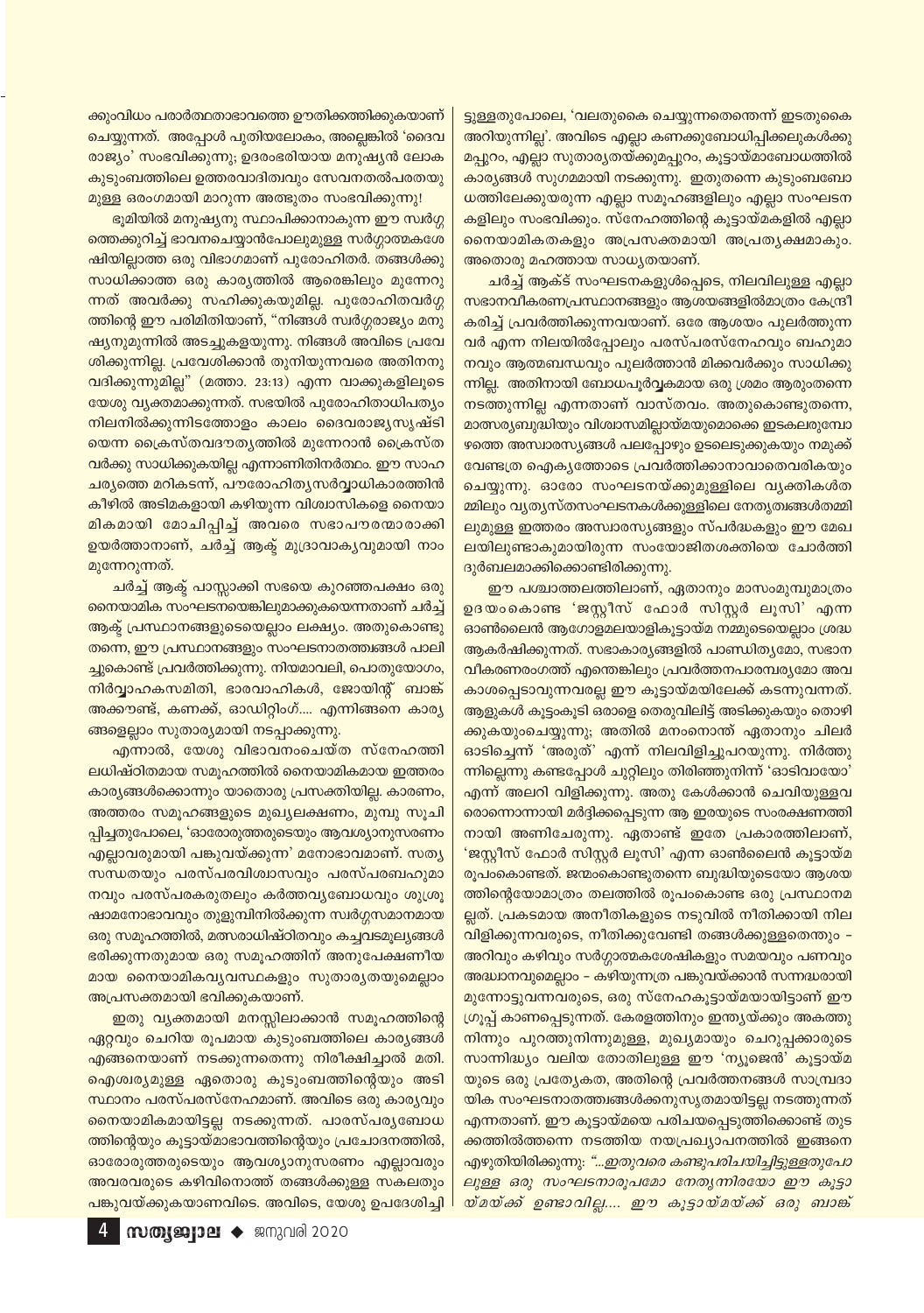അക്കൗണ്ടോ ഈ കൂട്ടായ്മയുടെ പേരിൽ പണപ്പിരിവോ ഉണ്ടായിരിക്കുന്നതല്ല... വരുന്ന ചെലവുകൾ സമാനമനസ്സുള്ള ആളുകൾക്ക് സ്ഥതം കഴിവനുസരിച്ച് സ്പോൺസർ ചെയ്യാം. പക്ഷേ, അവരവർ ആ സാധനമോ സേവനമോ സ്വയം അതിന്റെ സോഴ്സുകളിൽനിന്ന് നേരിട്ടു വിലകൊടുത്ത് വാങ്ങി ഈ കൂട്ടായ്മയോട് ഐകൃപ്പെടുന്ന രീതിയിലായി രിക്കും പ്രവർത്തനം..." (നയപ്രഖ്യാപനത്തിന്റെ പൂർണ്ണ *രൂപം...-ാം പേജിൽ*) സഭാനവീകരണരംഗത്തുമാത്രമല്ല, ഒരു സാമൂഹികപ്രവർത്തനരംഗത്തും ഇന്നുവരെ കാണാത്ത ഒരു പുതിയ സമീപനമാണിത്. ഈ രംഗത്ത് പരിണിതപ്രജ്ഞ രായവർക്കുപോലും ഉൾക്കൊള്ളാൻ പ്രയാസം തോന്നിക്കു ന്നത്ര ഉദാത്തമായ ഒരു കൂട്ടായ്മാ പ്രവർത്തനസമ്പ്രദായം വിഭാവനംചെയ്തു മുന്നോട്ടുപോകുന്നു ഈ ഗ്രൂപ്പ് എന്നത് പ്രത്യാശയ്ക്കു വകനൽകുന്നു.

ഈ പുതിയ ഗ്രൂപ്പിന്റെപ്രവർത്തനരീതി സൂക്ഷ്മമായി നിരീക്ഷിച്ചാൽ, അതിന് ആദിമസഭാസമ്പ്രദായത്തോട് വളരെ അടുപ്പമുണ്ടെന്നു കാണാം. ഈ കൂട്ടായ്മയുടെ ലക്ഷ്യസാ ക്ഷാത്കാരത്തിന് ആവശ്യമായിവരുന്ന ഓരോ കാര്യവും, ഓരോരുത്തരും സ്വമേധയാ, സന്തോഷത്തോടെ ഏറ്റെടുത്തു ചെയ്യുന്ന രീതിക്ക് വേറൊരു സമ്പ്രദായത്തോടും സാമ്യമു ള്ളതായി തോന്നുന്നില്ല. ഒരുപക്ഷേ, പുരാതന ഗ്രാമസംസ്കൃ തിയിലോ, ബുദ്ധകാലഘട്ടത്തിലെ സംഘജീവിതസംസ്കൃ തിയിലോ സമാനമായ സമ്പ്രദായങ്ങളുണ്ടായിരുന്നിരിക്കാം. ഏതായാലും, ആധുനിക കാലഘട്ടത്തിലെങ്ങും സത്യത്തി നും നീതിക്കുംവേണ്ടി ഇത്തരമൊരു സ്വയംസന്നദ്ധകൂട്ടായ്മാ പ്രസ്ഥാനം ഉണ്ടായിട്ടുണ്ടെന്നു തോന്നുന്നില്ല.

വിപുലമായ ആശയപ്രചാരണസന്നാഹങ്ങളുടെ അകമ്പ ടിയോടുകൂടിയുള്ളതാണ്, 'ജസ്റ്റീസ് ഫോർ സിസ്റ്റർ ലൂസി' ഗ്രൂപ്പ് നടത്തുന്ന ഓരോ പരിപാടിയുമെന്നതാണ്, ഈ ഗ്രൂപ്പിന്റെ മറ്റൊരു പ്രത്യേകത. ഒരു സെമിനാർ നിശ്ചയിക്ക പ്പെട്ടാൽ, അന്നുമുതൽ സെമിനാർവിഷയത്തിന്റെ വിപുല മായ പ്രചാരണം ആരംഭിക്കുകയായി. ഉദാഹരണത്തിന്, ഡിസം. 17 – ന് എറണാകുളം ടൗൺഹാളിൽ ഈ ഗ്രൂപ്പ് നട ത്തിയ അതിന്റെ രണ്ടാമത്തെ പരിപാടിക്കുമുമ്പായി, 'കന്യാ സ്ത്രീക്കു പറയാനുള്ളത്' എന്ന വിഷയം ഏതെല്ലാം രീതി കളിൽ, ഏതെല്ലാം വേദികളിൽ എങ്ങനെയെല്ലാമാണ് ചർച്ചാവിഷയമാക്കിയത് എന്നോർക്കുക. 4–5 വാട്ട്സാപ്പ് ഗ്രൂപ്പു കളിലൂടെയും എത്ര അംഗങ്ങളെ വേണമെങ്കിലും ഉൾക്കൊ ള്ളാൻ കഴിയുന്ന ഒരു ടെലിഗ്രാം ഗ്രൂപ്പിലൂടെയുമായി ആയി രക്കണക്കിനുപേർ, കന്യാസ്ത്രീപ്രശ്നവുമായി ബന്ധപ്പെട്ട വിവിധ വിഷയങ്ങളെടുത്ത് ചർച്ചചെയ്യൽ; ഒരു പെൺകുഞ്ഞ് ജനിക്കുന്നതുമുതൽ കന്യാസ്ത്രീയാകുന്നതും, വിവിധ രീതികളിൽ അടിച്ചമർത്തപ്പെട്ട്, തിരസ്കരിക്കപ്പെട്ട്, വൃദ്ധയായി ഒറ്റപ്പെട്ടു കഴിയുന്നതുംവരെയുള്ള കഥ 30 എപ്പി സോഡുകളുള്ള ചിത്രകഥയായി അവതരിപ്പിക്കൽ; കന്യാസ്ത്രീ വിഷയത്തിൽ സെമിനാറിലെ പ്രധാനപ്രസംഗ കരുടെയുൾപ്പെടെ, പ്രമുഖരായ പലരുടെയും കുറവിലങ്ങാട് കന്യാസ്ത്രീകളുടെയും വീഡിയോ ക്ലിപ്പിംഗ്സ് വാട്ട്സാപ്പ്– ടെലിഗ്രാം ഗ്രൂപ്പുകളിലൂടെയും ഫേസ്ബുക്ക് പേജിലൂടെയും വ്യാപകമായി പ്രചരിപ്പിക്കൽ, വളരെ പ്രൊഫഷണലായി രൂപ കല്പന ചെയ്ത പതിനായിരക്കണക്കിന് പോസ്റ്ററുകൾ വിവിധ ടൗണുകളിൽ ഒട്ടിക്കൽ, പ്രധാന പ്രഭാഷകരുടെ ഫോട്ടോകളുൾപ്പെടുത്തി എറണാകുളം നഗരത്തിലുൾപ്പെടെ വിവിധയിടങ്ങളിൽ സിനിമാപ്പരസ്യംപോലുള്ള വലിയ ഹോർഡിംഗുകൾ വയ്ക്കൽ, സിസ്റ്റർ ലുസിയുമായുള്ള ഇന്റർവ്യൂ ലൈവായി സംപ്രേഷണം ചെയ്യൽ.... എന്നിങ്ങനെ അത്യാധുനികമായ എല്ലാ രീതികളിലും കന്യാസ്ത്രീവിഷ യത്തിൽ ലോകം മുഴുവൻ ബോധവൽക്കരണം നടത്തിയിട്ട്, ഒന്നരമാസം നീണ്ട ആ വിദ്യാഭ്യാസപരിപാടിയുടെ സമാപ നസമ്മേളനമെന്നപോലെയായിരുന്നു, ടൗൺഹാളിൽ സെമി നാർ നടത്തിയത്. ഹർത്താൽമൂലം ടൗൺ ഹാളിൽ 500–ഓളം പേർ മാത്രമേ എത്തിയിരുന്നുള്ളുവെങ്കിലും പരിപാടിയുടെ ലൈവ് ടെലികാസ്റ്റ് ഉണ്ടായിരുന്നതിനാൽ, തത്സമയത്തും പിന്നീടുമായി ലക്ഷക്കണക്കിനാൾക്കാർ ആ പരിപാടി ഇതി നകം കണ്ടുകഴിഞ്ഞിരിക്കുന്നു! ഇപ്രകാരം, സിസ്റ്റർ ലുസി വിഷയത്തിലൂടെ കന്യാസ്ത്രീകളുടെയാകെ പ്രശ്നങ്ങൾ സംബന്ധിച്ചുള്ള അവബോധം ഈയൊരു സെമിനാറിനെ മുൻനിർത്തി ലോകവ്യാപകമാക്കാനും ജനത്തിന്റെ പൊതു ബോധമാക്കി മാറ്റാനും പുതുതായി രംഗപ്രവേശംചെയ്ത ഈ ഗ്രൂപ്പിലെ ചെറുപ്പക്കാരും മുതിർന്നവരും ചേർന്ന ടീമിന് കഴി ഞ്ഞിരിക്കുന്നു. ആദിമസഭാസമൂഹത്തിന്റെ പരാർത്ഥതാ(ആ ത്മീയ)ഭാവവും പുതിയകാലത്തിന്റെ വിപുലസാധൃതകളും ഒന്നിച്ചു ചേർന്നതാണ് ഇത്തരമൊരു വലിയ മുന്നേറ്റത്തിനു കാരണമായിത്തീർന്നത് എന്നു വിലയിരുത്താമെന്നു തോന്നു  $m<sub>λ</sub>$ .

ഇത്തരമൊരു കൂട്ടായ്മാപ്രസ്ഥാനത്തെ ആധുനികസംഘ ടനാ മാനദണ്ഡങ്ങൾവച്ചു മനസ്സിലാക്കുക എളുപ്പമല്ല എന്നതൊരു വസ്തുതയാണ്. പക്ഷേ, അതേ മാനദണ്ഡ ങ്ങൾവച്ച് ആദിമസഭയെയും ആർക്കും മനസ്സിലാക്കാനാ വില്ലല്ലോ. സ്വന്തം കുടുംബത്തിലും സംഘടനാമാനദണ്ഡ മല്ല നാമാരും പാലിക്കുന്നത് എന്ന ഉൾക്കാഴ്ച നമുക്കു ണ്ടെങ്കിൽ, നീതിക്കായി പരസ്പരസ്നേഹത്തിലും വിശ്വാ സത്തിലും സതൃസന്ധതയിലും, എന്തിനും പോരുന്ന പ്രവർത്തനവീര്യത്തിലും ത്യാഗസന്നദ്ധതയിലും ഒന്നിച്ചുകൂ ടിയിരിക്കുന്ന 'ജസ്റ്റീസ് ഫോർ സിസ്റ്റർ ലൂസി' എന്ന കൂട്ടാ യ്മാപ്രസ്ഥാനത്തെ മനസ്സിലാക്കാൻ ആർക്കും വലിയ ബുദ്ധി മുട്ടു വരുമെന്നു തോന്നുന്നില്ല.

എന്തായാലും, സഭാനവീകരണരംഗത്ത് ഗുണപരമായ ഒരു മാറ്റത്തിനു കാലമായി എന്ന് ഈ പുതുതലമുറപ്ര <mark>സ്ഥാനം സൂചിപ്പിക്കുന്നു. നൈയാമികമായ സംഘടനാതത്ത്വ</mark> ങ്ങളുടെ യാന്ത്രികതയ്ക്കപ്പുറം, യേശുവിന്റെ കൂട്ടായ്മാദർശ നത്തിലേക്കും സൗഹൃദമനോഭാവത്തിലേക്കും നമ്മുടെ സംഘടനകളെ നമുക്കു പരിവർത്തിപ്പിക്കേണ്ടിയിരിക്കുന്നു; പൗരോഹിത്യ നൃശംസതകൾക്കെതിരെ ഒരു ചെറുവിരലെ ങ്കിലും ഉയർത്തുന്ന ഓരോരുത്തരെയും അങ്ങേയറ്റം വില പ്പെട്ടവരായി പരസ്പരം കരുതി, ആ ഓരോരുത്തർക്കും ഹൃദ യത്തിൽ പ്രത്യേകസ്ഥാനം നല്കേണ്ടിയിരിക്കുന്നു; ഈ രംഗ ത്തുള്ള എല്ലാവരുമായും വ്യത്യസ്തഗ്രൂപ്പുകളുമായും വ്യവ സ്ഥകളേതുമില്ലാതെ, സ്നേഹത്തിന്റെ പട്ടുനൂലിൽ സർവ്വാത്മനാ ഐക്യപ്പെട്ട് പ്രവർത്തിച്ചു തുടങ്ങേണ്ടിയിരി ക്കുന്നു, നാം.

സ്വന്തം ജീവിതം കരുപ്പിടിപ്പിക്കുന്നതിനുവേണ്ടി നാടു പേക്ഷിച്ചുപോയവർ എന്നു നാം എഴുതിത്തള്ളിയിരുന്ന നമ്മുടെ മറുനാടൻ – പ്രവാസീമലയാളിയുവത്വം, നാടിന്റെ കാര്യങ്ങളിൽ ഇടപെടാൻ പുത്തൻ സങ്കല്പങ്ങളും രീതിക ളുമായി ഇറങ്ങിത്തിരിച്ചിരിക്കുന്നുവെന്നത് എത്രയോ ശുഭോ ദർക്കമാണ്!

#### - എഡിറ്റർ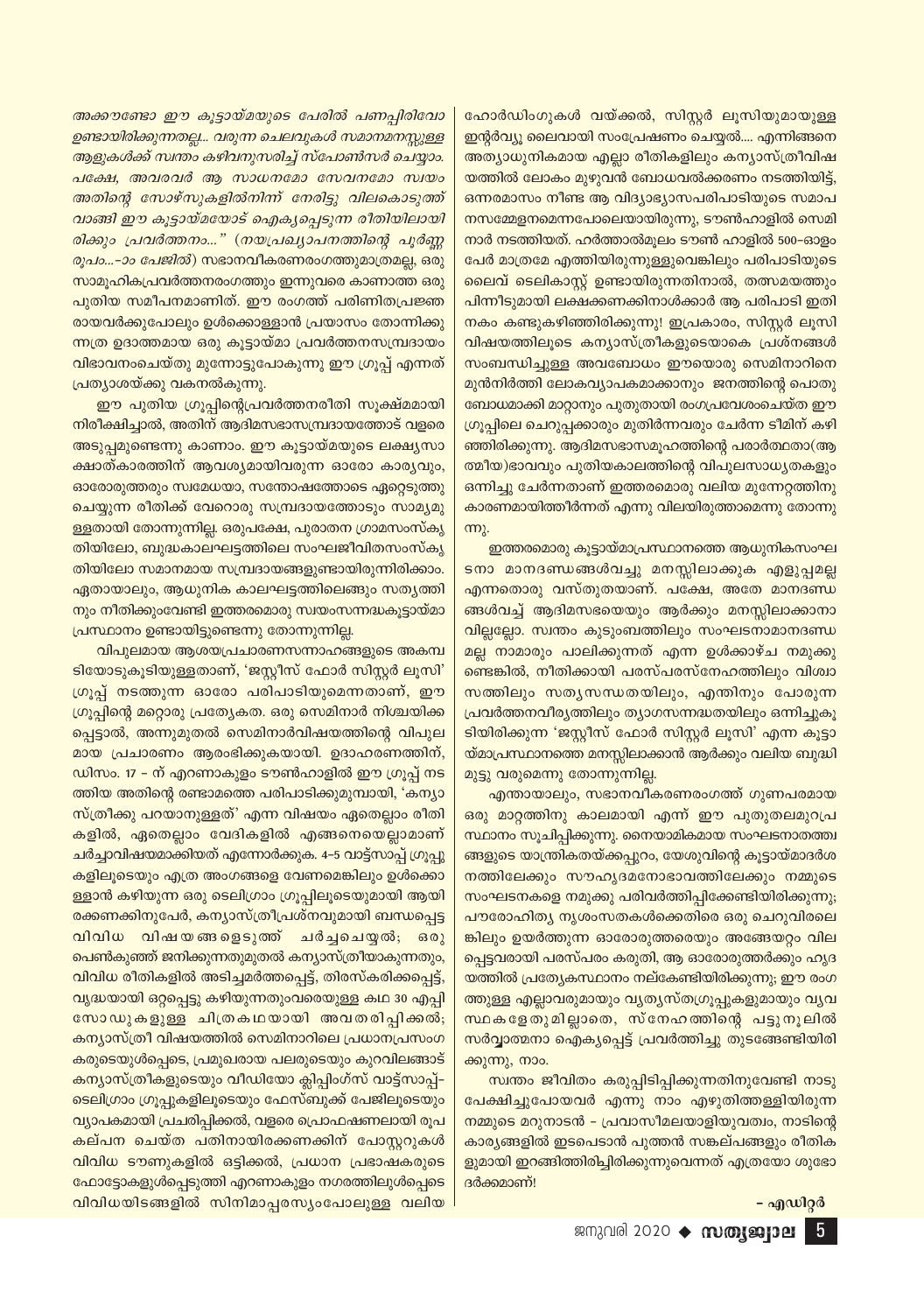### നവീകരണത്തിന്റെ വഴിയേ – 15

 ${\bf \Omega}$ ലിയമുക്കുവന് തൊപ്പി ഉണ്ടായിരുന്നോ? ഉണ്ടായി രുന്നെങ്കിൽ ആ തൊപ്പിയും പാളത്തൊപ്പിയുംതമ്മിൽ ദൈവ ശാസ്ത്രപരമായി എന്തെങ്കിലും ബന്ധമുണ്ടോ? ഇത്തരം കാര്യങ്ങൾ ദൈവശാസ്ത്രപണ്ഡിതന്മാർക്കുതന്നെ വിടുന്നു. പക്ഷേ, കാണുന്നവരുടെ കണ്ണിൽ അത് അസ്ഥാനത്ത് എന്നൊരു തോന്നൽ ഉണ്ടായാൽ, 'സ്ഥാനം തെറ്റിയത് അഴുക്ക്' എന്ന സാമാനൃനിയമംകൊണ്ടുതന്നെ ആ കാഴ്ച അവഹേളിതമാകും. അടുത്ത കാലത്ത് പാളത്തൊപ്പി വച്ച മെത്രാന്മാരെ നടുവഴിയിൽ കണ്ടപ്പോഴാണ് ഇങ്ങനെ ചിന്തി ചുപോയത്.

പള്ളി പാവങ്ങളുടെകൂടെ നിൽക്കേണ്ടതുതന്നെയാണ്. പക്ഷേ, ആ നിൽപ്പ് ആളേക്കാണിക്കാനും അനുയായികളെ ആവേശംകൊള്ളിക്കാനുമാകരുത്. കൃഷിക്കാരോട് ഐകൃ ദാർഢ്യം പ്രഖ്യാപിച്ചുകൊണ്ട്, KCBC -യുടെ ആഭിമുഖ്യ ത്തിൽ 'ഇൻഫാം' എന്നൊരു സംഘടന ഇരുപതു വർഷ ത്തിനുമുമ്പുതന്നെ ഇവിടെ പ്രവർത്തനമാരംഭിച്ചിരുന്നു. പാലാ രൂപതയിൽ അതിന് വേണ്ടത്ര സ്വീകരണം ലഭിക്കാതെ പോയത് തികച്ചും രാഷ്ട്രീയ കാരണങ്ങളാലാണ്. എന്നിട്ടും ഇവിടെ അതിന് യൂണിറ്റുകൾ ഉണ്ടായി. 'ഇൻഫാം' ആഹ്വാനം ചെയ്ത ഒരു കർഷകസമരത്തിൽ അറസ്റ്റുചെയ്യപ്പെട്ട നമ്മുടെ ഒരു അൽമായനേതാവ് വിവസ്ത്രനായി, മർദ്ദിതനായി പാലാ സബ്ജയിലിൽ കിടന്നിട്ടുണ്ട്. ഇന്ന് വിശുദ്ധ വസ്ത്രങ്ങ ളണിഞ്ഞ് ജയിൽപ്രേഷിതത്വം നടത്തുന്ന ഒരു അധികാരി യും അന്ന് അങ്ങോട്ടു തിരിഞ്ഞുനോക്കിയതേ ഇല്ല. കൃഷിമ ന്ത്രിയുടെ ഓഫീസിൽ കയറിയതിന്റെപേരിൽ സംഘടനാനേ താക്കൾ പൂജപ്പുരയിൽക്കിടന്ന് അഴിയെണ്ണിയപ്പോഴും ആരും അറിഞ്ഞഭാവം കാണിച്ചില്ല. "കത്തോലിക്കാ സഭയ്ക്ക് എന്തിന് സ്വതന്ത്രകർഷകസംഘടന" എന്ന് അന്നു പലരും ചോദിച്ചു. സഭയുടെ വിഭവശേഷിയും സ്വാധീനശക്തിയും കൃഷിക്കാർക്ക് അനുകൂലമായി വരും എന്നു പറഞ്ഞ് ചോദ്യത്തെ പ്രതിരോധിച്ചവരാണ് ഞങ്ങളൊക്കെ. പക്ഷേ, കാര്യം നേരേ തിരിഞ്ഞു. വേണ്ടപ്പോളൊന്നും കർഷകർക്കു വേണ്ടി സഭ ആരോടും ഒന്നു പറഞ്ഞിട്ടില്ല, പത്തു പൈസാ മുടക്കിയിട്ടുമില്ല. നേരേമറിച്ച്, കർഷകരെ ആട്ടിത്തെളിച്ച് വഴി യിലിറക്കി സഭയുടെ വിദ്യാഭ്യാസകച്ചവടത്തെ സംര ക്ഷിക്കുകയായിരുന്നു ചെയ്തത്. ഇപ്പോൾ കാര്യസാദ്ധ്യത്തി നുവേണ്ടിയിട്ടുതന്നെ അവന്റെ തൊപ്പിപ്പാളപോലും 'ദുരുപ യോഗം' ചെയ്യുന്നു.

റബർ കർഷകന്റെ പ്രശ്നംതന്നെ എടുക്കാം. വ്യാവസാ യികമായി വളരുന്ന ഇന്ത്യയ്ക്ക് നമ്മുടെ വ്യാവസായിക ആവ ശ്യത്തിനുവേണ്ട റബറിന്റെ അളവും ഇവിടെ ഉദ്പാദിപ്പിക്കപ്പെ ടുന്ന റബറിന്റെ അളവും ചെറിയ വ്യത്യാസത്തിൽ മാത്ര മാണ് നിലകൊള്ളുന്നത് എന്ന കാര്യം സത്യമാണ്. മുൻകൂ ട്ടി പ്ലാൻചെയ്ത് തന്ത്രപൂർവ്വം റബർ ഇറക്കുമതിചെയ്ത് വ്യവ സായലോബി, സർക്കാർ സഹായത്തോടെ കർഷകരെ ദ്രോഹിക്കുകയാണെന്ന കാര്യവും വേണ്ടപ്പെട്ടവർക്കൊക്കെ അറിയാം. കോടിക്കണക്കിനു രൂപാ 'കൊള്ളരുതാത്ത' സൂപ്പർസ്പെഷ്യാലിറ്റികൾക്കുവേണ്ടി ചെലവാക്കുന്ന പൗരോ



പ്രൊഫ. പി.സി ദേവസ്യ ചെയർമാൻ, KCRM – പാലാ ഫോൺ: 9961255175

## വലിയമുക്കുവന്റെ <u> 1960000 പ</u>

ഇന്ന് വിശുദ്ധ വസ്ത്രങ്ങളണിഞ്ഞ് ജയിൽപ്രേഷിതത്വം നടത്തുന്ന ഒരു അധി കാരിയും അന്ന് അങ്ങോട്ടു തിരിഞ്ഞുനോ ക്കിയതേ ഇല്ല. ക്വഷിമന്ത്രിയുടെ ഓഫീ സിൽ കയറിയതിന്റെപേരിൽ സംഘടനാനേ താക്കൾ പൂജപ്പുരയിൽക്കിടന്ന് അഴിയെ ണ്ണിയപ്പോഴും ആരും അറിഞ്ഞഭാവം കാണിച്ചില്ല.

ഹിത്യനേതൃത്വം, കർഷകർക്കുവേണ്ടി എന്തു ചെയ്യുന്നു? പുതിയ റബർ ഫാക്ടറി ഉണ്ടാക്കണമെന്നല്ല പറയുന്നത്. പാലായിലും കാഞ്ഞിരപ്പള്ളിയിലും കോതമംഗലത്തും ഒക്കെ യുള്ള അരമന വക കൺസ്ട്രക്ഷൻ കമ്പനികളെക്കൊണ്ട് അവിടങ്ങളിലൊക്കെ തരക്കേടില്ലാത്ത ഓരോ ഗോഡൗണു കൾ പണിയിക്കുക, മെത്രാന്റെ കൈയിലുള്ള മിച്ചപ്പണം തൽക്കാലത്തേക്ക് ഒന്നു വകമാറ്റി, ഒരു മുന്നുമാസത്തേക്ക് ഉല്പാദനമേഖലയിലെ മുഴുവൻ റബറും വാങ്ങി സ്റ്റോക്കു ചെയ്യുക. അങ്ങനെ ചെയ്താൽ, നമ്മുടെ റബ്ബറിന്റെ വില 250 കടന്ന് 500–ലേക്കു കുതിക്കുകതന്നെ ചെയ്യുമെന്നാണ് സാമ്പത്തികവിദഗ്ദ്ധരുടെ അഭിപ്രായം. അങ്ങനെയൊരു സഹായം ചെയ്യാൻ സഭാനേതൃത്വം തയ്യാറുണ്ടോ?

ഇവിടെയാണ് ആത്മാർത്ഥതയുടെ പ്രശ്നം വരുന്നത്. ഒരു ആത്മാർത്ഥതയുമില്ലാത്ത, 'പ്രദർശനപരത' എത്രയോ പ്രാവശ്യം ഇതിനുമുമ്പും നാം കണ്ടിരിക്കുന്നു! ആളുകളെ തടുത്തുകൂട്ടേണ്ട ആവശ്യം വരുമ്പോഴൊക്കെ 'സ്റ്റേജ് ഷോ'കളുണ്ടാകും. നാൽക്കവലയിൽ സ്റ്റേജുകെട്ടി ഒരു മെത്രാൻ 'ഭജന'മിരിക്കുന്നു. ഏലയ്ക്കാമാലയും നോട്ടുമാ ലയുമിട്ട് മറ്റുമെത്രാന്മാർ പ്രകടനം കൊഴുപ്പിക്കുന്നു! ജനം ലജ്ജിച്ച് തലതാഴ്ത്തുന്നു. ലജ്ജിച്ചാൽപോരാ, അരുതാത്തതു കണ്ടാൽ "അരുത്" എന്നു പറയാനുള്ള ആത്മവീര്യമാണ്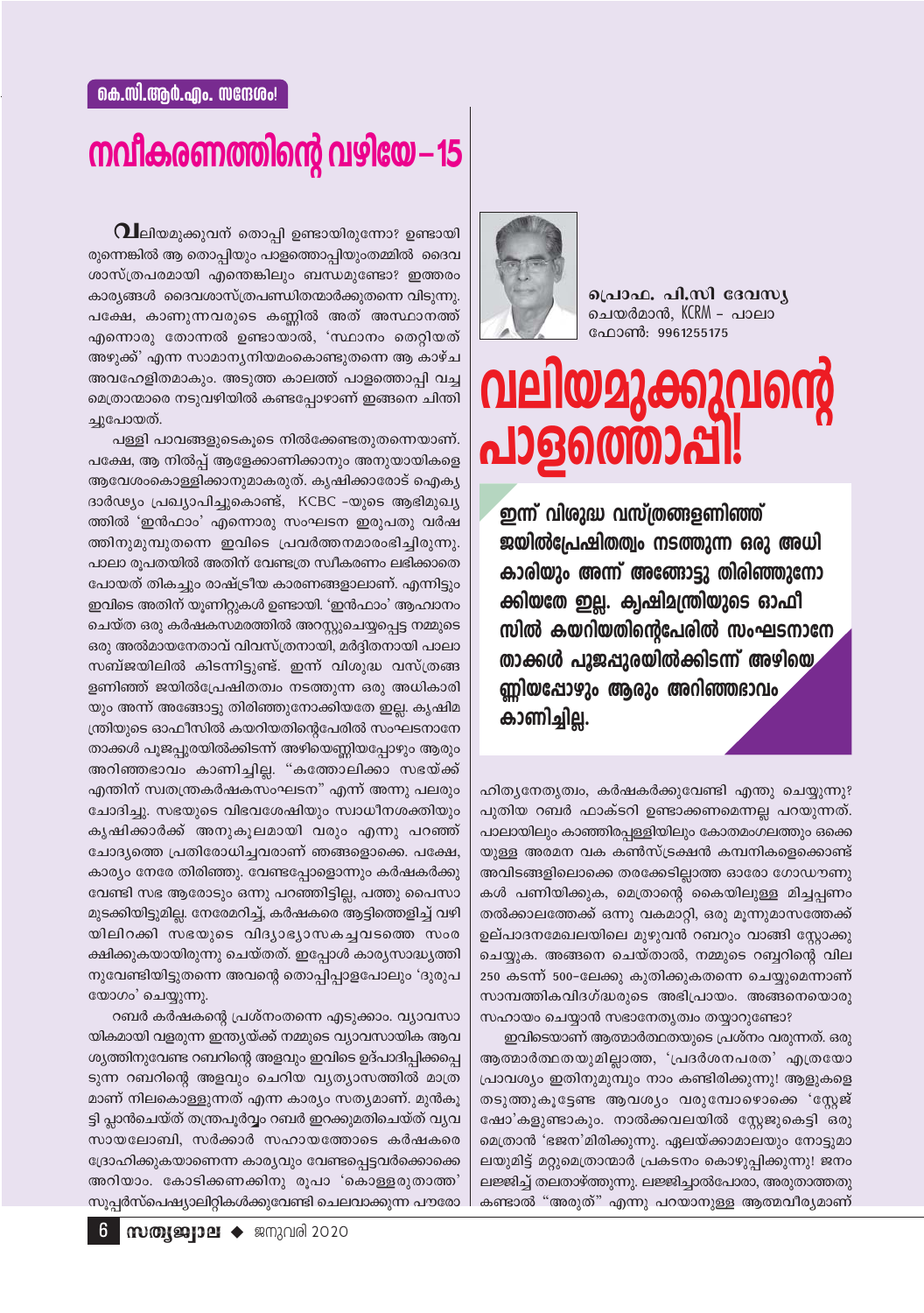

കത്തോലിക്കാകോൺഗ്രസ്സ് എന്നൊരു സമുദായ്സംഘടന ഉണ്ടാക്കാൻ അനുവാദം ചോദിക്കാൻപോയ ഒരു പാലാക്കാരൻ അല്മായനെ രണ്ടു മണിക്കൂർനേരം **മുട്ടിന്മേൽ നിറുത്തിയിട്ടാണ് മെത്രാൻ** അനുവാദം കൊടുത്തത് എന്നത് ചരിത്രം.

കൾക്ക് എതിരാണ്. അത് അപ്പസ്തോലക്രമങ്ങൾക്ക് എതി രാണ്. ഇന്ത്യൻ ഭരണഘടന ക്രിസ്ത്യൻ ജനതയ്ക്ക് അനു വദിച്ചിരിക്കുന്ന ന്യൂനപക്ഷാവകാശം കേരളത്തിലെ ദളിത് ക്രിസ്ത്യാനികൾക്ക് നിഷേധിക്കുന്നതു ശരിയല്ല. സഭയിലെ നിയമങ്ങളിൽ KCBC തന്നെ അനുവദിച്ചിരിക്കുന്ന 30% സംവ രണം എന്തുകൊണ്ട് അവർക്കു നൽകുന്നില്ല. സഭയിൽ ഇന്ന് ആകമാന അൽമായർക്കും എന്തുസ്ഥാനമാണ് ഉള്ളത്? വിശേ ഷാവസരങ്ങളിൽ 'കെട്ടി എഴുന്നെള്ളിക്കാൻ' ഒന്നോ രണ്ടോ അല്മായരെ ഒരുക്കി നിർത്തിയതുകൊണ്ടായില്ല. ഞങ്ങൾക്കു വേണ്ടത് സഭാഭരണത്തിൽ പങ്കാളിത്തംതന്നെയാണ്. അതു കൊണ്ടാണ് 'കുരിയായിൽ' അംഗത്വവും വ്യക്തമായും 'ഭൗതി കസ്വഭാവമുള്ള കോർപ്പറേറ്റു സ്കൂൾഭരണത്തിന്റെ നേതൃത്വവും ഞങ്ങൾ ചോദിക്കുന്നത്. ഇത് സഭയിലെ അല് മായർക്ക് നിങ്ങൾ നൽകുന്ന ഔദാര്യമല്ല, ഞങ്ങൾ അർഹി ക്കുന്ന അവകാശമാണ്.

കണ്ണടച്ചാൽ ഇരുട്ടാകുകയില്ല. കണ്ടില്ലെന്നു നടിക്കാനും കഴിയില്ല. കാലത്തിന്റെ സൂചനകൾ മനസ്സിലാക്കുന്നതാണ് നല്ലത്. ഒരു കാര്യം ഉറപ്പിച്ചു പറയാം: മെത്രാൻസഭയോട് പണ്ടുള്ള മനോഭാവമല്ല ഇന്ന് ജനങ്ങൾക്കുള്ളത്. സത്യം വിളിച്ചു പറയാനുള്ള നിഷ്ക്കളങ്കത കെ.സി.ആർ.എം.-ന് ഉള്ളതുകൊണ്ടാണ് ഇക്കാര്യം തുറന്നെഴുതുന്നത്.

നമുക്കുവേണ്ടത്. പക്ഷേ, ഉദയംപേരൂർ സുനഹദോസുമുതൽ തുടർന്നങ്ങോട്ട് മാർത്തോമ്മാക്രിസ്ത്യാനികളുടെ അഭിമാ നവും ആത്മവീര്യവും ചോർന്നുകൊണ്ടേയിരിക്കുന്നു. വിദേ ശമെത്രാന്മാരാണ് സ്വദേശികളെ 'ചട്ടംപഠിപ്പിച്ച'ത്. സ്വദേശി മെത്രാന്മാർ വന്നപ്പോൾ അവർ തങ്ങൾ പഠിച്ച പാഠത്തിന്റെ പ്രായോഗികപരിശീലനം നടത്തിയത് അല്മായസഹോദരങ്ങ ളുടെമേലാണ്. കത്തോലിക്കാകോൺഗ്രസ്സ് എന്നൊരു സമു ദായസംഘടന ഉണ്ടാക്കാൻ അനുവാദം ചോദിക്കാൻപോയ ഒരു പാലാക്കാരൻ അല്മായനെ രണ്ടു മണിക്കുർനേരം മുട്ടി ന്മേൽ നിറുത്തിയിട്ടാണ് മെത്രാൻ അനുവാദം കൊടുത്തത് എന്നത് ചരിത്രം. ഇന്നിപ്പോൾ മുട്ടിന്മേൽ നിൽക്കാൻമാത്ര മല്ല, 'മുട്ടിലിഴ'യാനും മൂക്കുകൊണ്ട് 'ക്ഷ' എഴുതാനും തയ്യാ റാണ് എന്നായിരിക്കുന്നു, കത്തോലിക്കാ കോൺഗ്രസ്സിന്റെ നിലപാട്. 1992-ൽ പൗരസ്തൃകാനോൻ നിയമം എന്നൊരു ഭരണക്രമം അൽമായർ അറിയാതെ നമ്മുടെ പള്ളികളിൽ നടപ്പാക്കിയ കാര്യം കത്തോലിക്കാ കോൺഗ്രസ്സ് ഇപ്പോഴും അറിഞ്ഞിട്ടുണ്ടാകുമോ എന്നറിയില്ല. എന്തായാലും ഇന്നി പ്പോൾ, 'ഭൗതികമായി' സകലവിധ സൗഭാഗ്യങ്ങളും കൈയി ലൊതുക്കി മെത്രാൻസഭ മുടിചൂടി നിൽക്കുകയാണ്. ഇത് ക്രൈസ്തവവിരുദ്ധമാണ്. 'ഞങ്ങൾ ദൈവവചനശുശ്രൂഷയിൽ ഉപേക്ഷകാണിച്ച് ഭക്ഷണമേശകളിൽ ശുശ്രൂഷിക്കുന്നത് ശരി യല്ല. അതിനാൽ സഹോദരരേ, സുസമ്മതരും ആത്മാവും ജ്ഞാനവുംകൊണ്ടു നിറഞ്ഞവരുമായ ഏഴു പേരെ നിങ്ങ ളിൽനിന്നു കണ്ടുപിടിക്കുവിൻ, ഞങ്ങൾ അവരെ ഈ ചുമ തല ഏൽപ്പിക്കാം. ഞങ്ങൾ പ്രാർത്ഥനയിലും വചനശുശ്രൂ ഷയിലും നിരന്തരം വ്യാപരിച്ചുകൊള്ളാം' എന്ന അപ്പസ്തോ ലിക നടപടിക്രമം (6.2:5) KCRM ചൂണ്ടിക്കാണിക്കുമ്പോൾ, അത് മെത്രാന്മാരെ വേദപാഠം പഠിപ്പിക്കലായി കരുതരുത്.

എന്നാലും ജനം സത്യം അറിയുന്നുണ്ട്. അവകാശ ബോധം ഉണരുന്നുമുണ്ട്. ആടുകൾ ഇടയന്മാരെ തിരിച്ച റിഞ്ഞു കഴിഞ്ഞു. സ്വത്തുക്കൾ കൈയടക്കുകയും യഥേഷ്ടം കൈകാര്യം ചെയ്യുകയും ചെയ്യുന്ന 1992-ലെ പൗരസ്തൃകാ നോൻനിയമം മാർത്തോമ്മാ ക്രിസ്ത്യാനികളുടെ നടപടി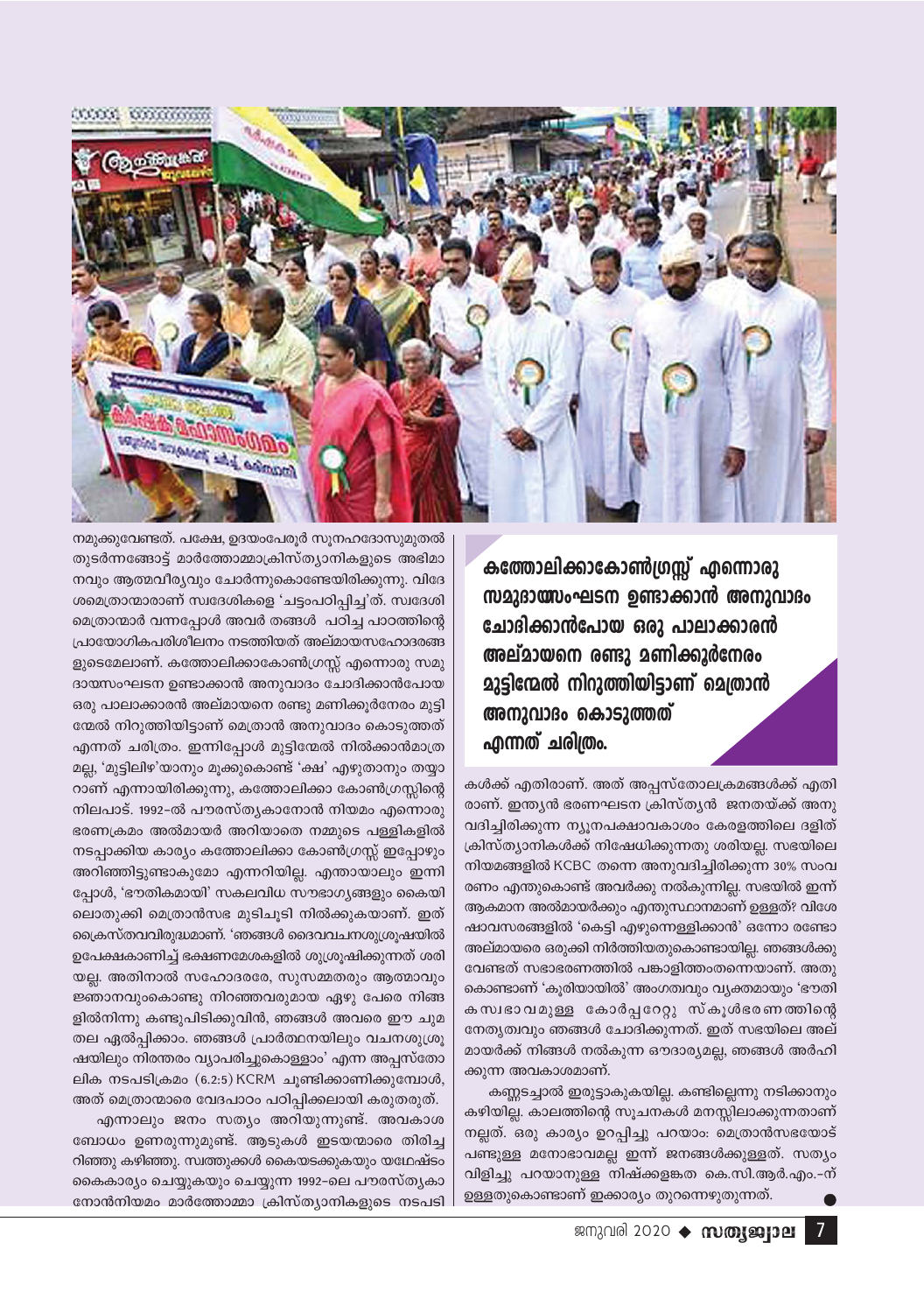

ചാക്കോ കളരിക്കൽ (പ്രസിഡന്റ്, കെ.സി.ആർ. എം.-നോർത്ത് അമേരിക്ക) ഫോൺ: (001) 5866015195

## ജോസഫ് പുലിക്കുന്നേൽ: **രനുസ്മരണം**



 $\bf 2019$  ഡിസംബർ 28. ശ്രീ ജോസഫ് പുലിക്കുന്നേൽ അന്തരിച്ചതിന്റെ രണ്ടാം വാർഷികദിനം. ആധുനിക സഭാനവീകരണപ്രസ്ഥാനം കേരളസഭയിൽ രുപപ്പെടുത്തിയതിന്റെ ബഹുമതിക്ക് ഏറ്റവും അർഹനായ പുലിക്കുന്നേലിനെ ഇന്നു നാം വിശേഷാൽ ഓർമിക്കുകയാണ്. സഭയെ നവോത്ഥാനത്തിലേക്കു നയിക്കുക എന്ന പാവനകർമത്തിന് സ്വയം സമർപ്പിച്ചിട്ടുള്ള അനേകർ ഉണ്ടെങ്കിലും, അവർക്കെല്ലാമിടയിൽ തല ഉയർത്തി നിൽക്കുന്നു, അദ്ദേഹം.

സീറോ-മലബാർസഭ വളരെ ഗുരുതരമായ ഒരു അന്തരീക്ഷത്തിൽക്കുടി നീങ്ങിക്കൊണ്ടിരുന്ന അവസരത്തിൽ, മാർത്തോമ്മാ ക്രിസ്ത്യാനികളുടെ പൗരാണികതയും സവിശേഷസഭാവൃക്തിത്വവും സമുദായത്തിന്റെയും സഭാമേലധികാരികളുടെയും മുമ്പിൽ വ്യക്തമായും ശക്തമായും ഉയർത്തിക്കാ ട്ടാൻ ജീവിതകാലം മുഴുവൻ അദ്ദേഹം പരിശ്രമിച്ചു. മാർത്തോമ്മായുടെ മുന്തിരി ത്തോട്ടം നശിപ്പിച്ചുകൊണ്ടിരിക്കുന്ന സ്നേഹശുന്യരും മാമോൻപ്രിയരുമായ സഭാധികാരികൾക്കെതിരെ അദ്ദേഹം ഒറ്റയാൾ പോരാട്ടം നടത്തി.

ജനാധിപത്വമൂല്വമോ സാമാന്വമര്വാഭയാ ഇല്ലാതെ ഇന്ന് മെത്രാന്മാരും പുരോഹിതരും തങ്ങളുടെ അധികാരം തികച്ചും വ്വക്തിപരമായി ദുരുപയോഗം ചെയ്തു കൊണ്ടിരിക്കുന്നു. സഭാധികാരികളുടെ ഈ യേശുവിരുദ്ധ നിലപാടിനെ പുലിക്കുന്നേൽ നഖശിഖാന്തം എതിർത്തു. ചോദ്വംചെയ്തു.

പുലിക്കുന്നേലിന്റെ ചിന്തകളും പ്രവർത്തനങ്ങളും സേവനങ്ങളും ബഹുമുഖങ്ങളായിരുന്നു. അതുവഴിയായി സഭയിലും സമൂഹത്തിലും വളരെയധികം പരിവർത്തനങ്ങൾ സംഭവിച്ചിട്ടുണ്ടെന്നും ഇപ്പോഴും സംഭവിച്ചുകൊണ്ടിരിക്കുകയാണെന്നും എടുത്തു പറയാതെ വയ്യ.

കേരളത്തിലെ നസ്രാണികൾ അപ്പോസ്തല കാലഘട്ടത്തിലെ വിശ്വാസികളുടെ കൂട്ടായ്മപോലെ പരസ്പരസ്നേഹത്തിൽ വളർന്നവരായിരുന്നു. പതിനാറാം നൂറ്റാണ്ടോടുകൂടി പാശ്ചാതൃർ മലബാർ പ്രദേശങ്ങളിൽ വരുകയും മാർത്തോമ്മാ ക്രിസ്ത്യാനികളുടെമേൽ അവരുടെ ആധിപത്യം ഉറപ്പിക്കാൻ

<mark>ആരംഭിക്കുകയും ചെയ്തു. അതിന്റെ</mark> തുടർച്ചയായി സീറോ-മലബാർസഭയിൽ ഹയരാർക്കിക്കൽ ഭരണസമ്പ്രദായം ഉടലെടുക്കുകയും പാശ്ചാതൃസഭയിലേതു പോലെ അധികാരവും സമ്പത്തും മെത്രാന്മാരുടെയും വൈദികരുടെയും പിടിയിലമരുകയും ചെയ്തു.

സീറോ-മലബാർസഭയെ സ്വയം ഭരണാധികാരമുള്ള ഒരു സ്വതന്ത്ര സഭയായി റോം പ്രഖ്യാപിക്കുകയും റോമൻ പൗരസ്ത്യസഭകളുടെ കാനോൻ നിയമം സീറോ-മലബാർസഭയ്ക്കും ബാധകമാക്കുകയും ചെയ്ത സന്ദർഭത്തി ലാണ് ശ്രീ പുലിക്കുന്നേലിന്റെ സഭാനവീ കരണസംരംഭങ്ങൾ ശക്തിപ്രാപിച്ചത്. സഭ ആദിമസഭയുടെ കൂട്ടായ്മാസ മ്പ്രദായത്തിലേക്കു തിരിച്ചുപോകണ മെന്നും, പുരോഹിതർ ദൈവജന ശുശ്രൂഷയിൽ വ്യാപൃതരാകണമെന്നും പള്ളിഭരണം അല്മായരുടെ അവകാശ മാണെന്നും, വിശുദ്ധഗ്രന്ഥത്തെയും നസ്രാണി പള്ളിയോഗപാരമ്പര്യത്തെയും ആധാരമാക്കി അദ്ദേഹം വാദിച്ചു. ആ വാദമുഖങ്ങൾക്കു മറുപടി നൽകാൻ ഒരു സഭാധികാരിക്കും സാധിക്കുകയില്ല. കാരണം, അദ്ദേഹം മുന്നോട്ടുവെച്ചിരി ക്കുന്ന നവീകരണ വാദമുഖങ്ങൾ സുവിശേഷാധിഷ്ഠിതവും ഈ സഭയുടെ പാരമ്പര്യങ്ങളിൽ വേരുന്നിയതുമാണ്.

ഇന്ന് പൂലിക്കുന്നേലിനെ അനുസ്മരി ക്കുമ്പോൾ, സഭയിൽ കാലികമായി വരുത്തേണ്ട മാറ്റങ്ങളെക്കുറിച്ചും അതിനു സ്വീകരിക്കേണ്ട മാർഗങ്ങളെക്കുറിച്ചും അദ്ദേഹം 'ഓശാന' മാസികവഴിയും പുസ്തകങ്ങൾവഴിയും സംവാദങ്ങൾ വഴിയും പ്രഭാഷണങ്ങൾവഴിയും നമുക്കു നൽകിയിട്ടുള്ള ആശയങ്ങളും നിർദ്ദേശ ങ്ങളും ഏറ്റെടുക്കുക എന്ന ദൗത്യം നാം തിരിച്ചറിയുകയാണുവേണ്ടത്. സഭയെ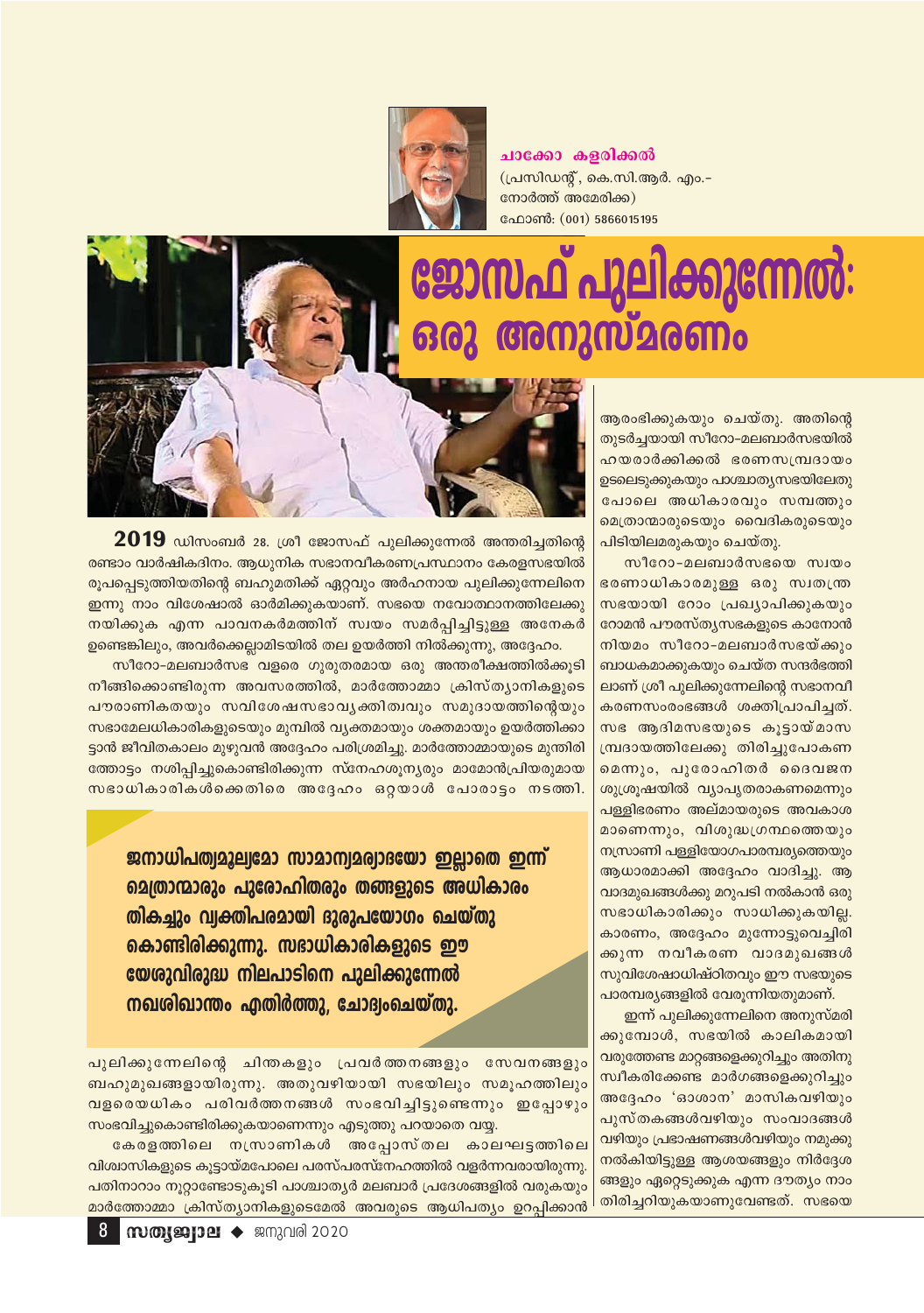

മാത്യൂ സാനി നമ്പ്യാപറമ്പിൽ പള്ളത്ത്

> കൽപ്പിച്ച് മ്ലേച്ച ന്മാരുമാക്കി, സ്വയം ശേഷ്ഠത ദൈവംചമയുന്ന നിങ്ങൾക്ക് തൊഴിലിന്റെ മഹത്വം അറിയുമോ? അപ്പോൾപ്പിന്നെ എന്താണ്, നിങ്ങളുടെ കർഷക പ്രേമത്തിന്റെ പിന്നിലെ ഇപ്പോഴത്തെ അജൻഡ? ചർച്ച് അകിനെ പണിപ്പുരയിൽനിന് ഗവൺമെന്റിനെ ഭീഷണിപ്പെടുത്തി പിൻമാറ്റുകയാണോ ലക്ഷ്യം? അതോ, കഴുതകളെ അണിനിരത്തി വോട്ടുബാങ്ക് വീർപ്പിച്ചുകാട്ടാനോ? അതോയിനി, പിതാക്കന്മാർ പ്രതികളായി പുതിയ കേസുകൾ വല്ലതും പിറവിയെടുക്കാൻ നിൽപ്പുണ്ടോ?

 ${\mathbf {\mathfrak{C}D}}$ ഷണവും സ്ത്രീപീഡനവും അന്യന്റെ പറമ്പിൽ കയറി വിത്ത് വിതയ്ക്കലുമല്ലാതെ പുരോഹിതരേ, എന്താണ് നിങ്ങളുടെ കൃഷി? രാഷ്ട്രീയക്കാരെപ്പോലെ നോക്കുകൂലിയും കമ്മീഷനും വാങ്ങി കിശവീർപ്പിച്ച് വയറുചാടിയവർ നിങ്ങൾ മാത്രമല്ലേ? നിങ്ങളിൽ മണ്ണിൽ മേലനങ്ങി പണിചെയ്ത് ജീവിക്കുന്നവർ എത്ര പേരുണ്ട് ഃ പണിയെടുത്ത് ജീവിക്കുന്നവന്റെ കഷ്ടപ്പാട് നിങ്ങൾക്കറിയുമോ?

നിങ്ങളെയൊക്കെ തീറ്റിപ്പോറ്റുന്ന ഈശ്വരതുലൃരായ സാധാരണക്കാരായ കർഷകരെ വിവരംകെട്ടവരും

സീറോ – മലബാർസഭയെ സ്വയംഭരണാധികാരമുള്ള ഒരു സ്വതന്ത്രസഭയായി റോം പ്രഖ്വാപിക്കുകയും നോമൻ പൗരസ്ത്വസഭകളുടെ കാനോൻ നിയമം സീറോ–മലബാർസഭയ്ക്കും ബാധകമാക്കുകയും ചെയ്ത സന്ദർഭത്തിലാണ് ശ്രീ പുലിക്കുന്നേലിന്റെ ൜ദാനവീകരണസംരംഭങ്ങൾ ശക്തിപ്രാപിച്ചത്.

അധികാരഭരണത്തിൽനിന്ന് അജപാലന ശുശ്രുഷാവേല യിലേക്കു മാറ്റുന്നതിനുവേണ്ടിയുള്ള അദ്ദേഹത്തിന്റെ പതിറ്റാ ണ്ടുകൾ നീണ്ട പോരാട്ടങ്ങൾ ശക്തമായി തുടരുകയാണ് നാം ചെയ്യേണ്ടത്. കേരളപ്രൈസ്തവസമുദായത്തെ അത് നേട്ടങ്ങളിലേക്ക് നയിക്കും.

നസ്രാണികൾക്ക് പണ്ടുമുതലേ ഉണ്ടായിരുന്ന ജനകീയ സഭാഭരണസംവിധാനത്തെ, അതായത് പള്ളിയോഗ ഭരണസമ്പ്രദായത്തെ, അട്ടിമറിച്ച് വികാരിയെ ഉപദേശിക്കാൻ മാത്രം അവകാശമുള്ള പാരീഷ്കൗൺസിൽ അവതരിപ്പിച്ചു കൊണ്ട് സീറോ-മലബാർ മെത്രാൻ സിനഡ് ഏകാധിപത്യ ഭരണം സഭയിൽ നടപ്പിലാക്കി. ഓരോ പള്ളിയുടെയും സ്ഥത്തും സ്ഥാപനങ്ങളും അതാത് പള്ളിക്കാരുടേതായിരുന്നു. ആ സ്വത്തുക്കളുടെ ഉടമാവകാശമോ ഭരണാവകാശമോ മെത്രാന് ഉണ്ടായിരുന്നില്ല. പള്ളി പുരോഹിതരുടേതല്ലെന്നും പള്ളിക്കാരുടേതാണെന്നുമുള്ള തിരിച്ചറിവ് നസ്രാണികൾ ക്കെന്നുമുണ്ട്.

ജനാധിപത്യമൂല്യമോ സാമാന്യമര്യാദയോ ഇല്ലാതെ ഇന്ന് മെത്രാന്മാരും പുരോഹിതരും തങ്ങളുടെ അധികാരം തികച്ചും വ്യക്തിപരമായി ദുരുപയോഗം ചെയ്തുകൊണ്ടിരിക്കുന്നു. സഭാധികാരികളുടെ ഈ യേശുവിരുദ്ധ നിലപാടിനെ പുലിക്കുന്നേൽ നഖശിഖാന്തം എതിർത്തു, ചോദ്യംചെയ്തു. അവസാനം, പള്ളികളുടെ സാമ്പത്തികഭരണത്തിന് സിവിൽനിയമം വേണം എന്ന ആശയം സഭയിൽ അവതരിപ്പിച്ചു.

പിന്നീട് കേരള നിയമപരിഷ്കരണ കമ്മീഷൻ അധ്യക്ഷൻ ജസ്റ്റീസ് വി ആർ കൃഷ്ണയ്യർ 'ദ കേരള ചർച്ച് പ്രോപ്പർട്ടീസ് ആന്റ് ഇൻസ്റ്റിറ്റ്യൂഷൻസ് ട്രസ്റ്റ് ബിൽ -2009' എന്ന കരടുനിയമം കേരള സർക്കാരിന് സമർപ്പിക്കുകയുമുണ്ടായി. ആ നിയമം പാസ്സാക്കിക്കിട്ടാനുള്ള സമരത്തിലാണിപ്പോൾ വിശ്വാസികൾ.

ശ്രീ പുലിക്കുന്നേലിന്റെ രണ്ടാം ചരമവാർഷികം ആചരിക്കുന്ന ഈ അവസരത്തിൽ അദ്ദേഹത്തിന്റെ സ്മര ണകൾക്കുമുമ്പിൽ, സ്നേഹപൂർവമായ ആദരാഞ്ജലികൾ അർപ്പിക്കുന്നതോടൊപ്പം. 2020-ൽ ചർച്ച് ട്രസ്റ്റ് ബിൽ പാസ്സാക്കി അദ്ദേഹത്തെ സർക്കാർ ബഹുമാനിക്കുമെന്ന് പ്രത്യാശിക്കുകയും ചെയ്യുന്നു.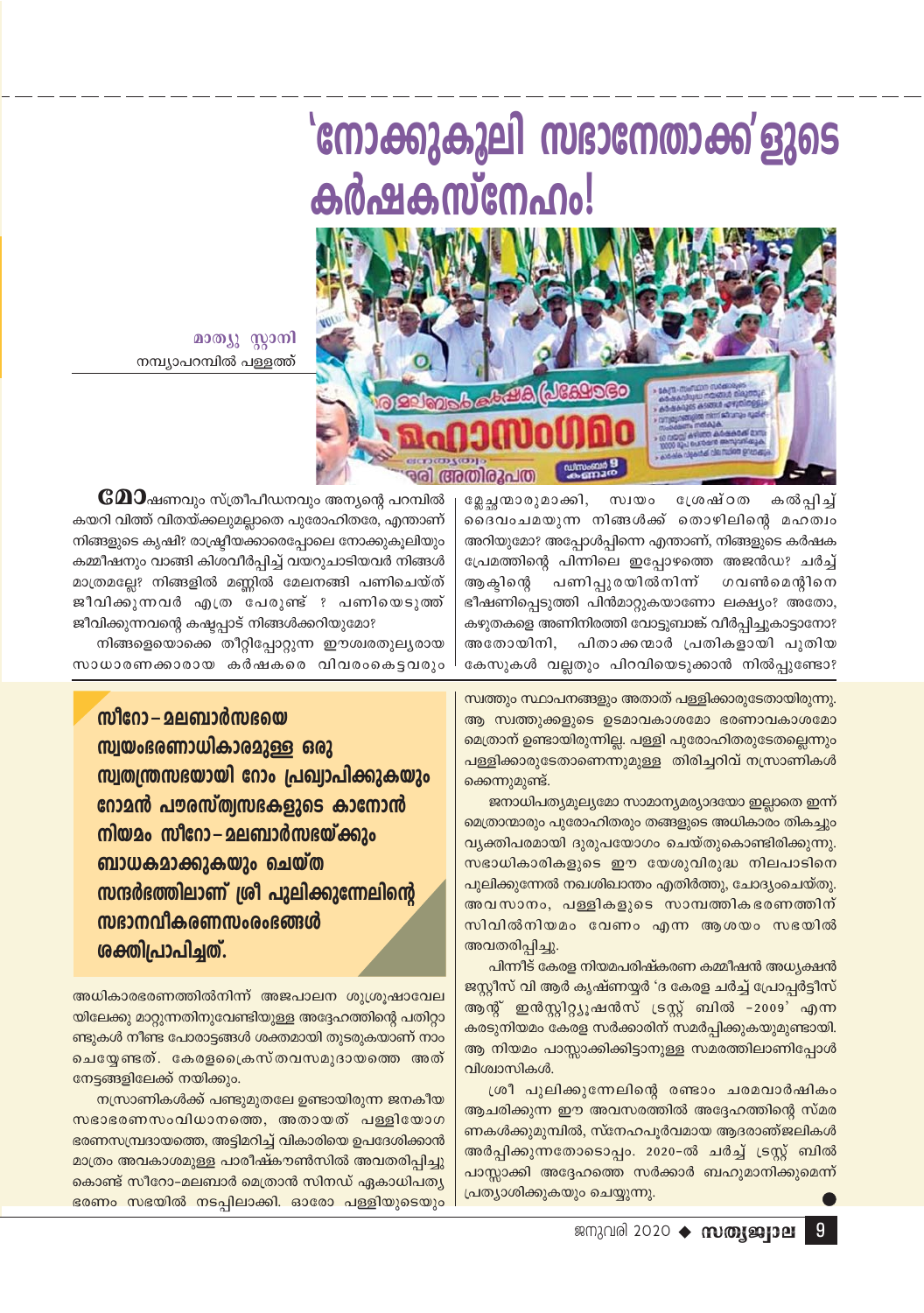### കോർഷറേറ്റ് ഭീകരന്മാർക്കെതിരെ പാലാരൂപത!

#### സാബു എബ്രഹാം, പാലാ

ഫോൺ: 9745008938

 $\Omega$ ാലാ രൂപതാ കർഷകറാലി ഉജ്ജലം! ഞാനും അതിൽ പങ്കെടുത്തിരുന്നു. കോർപ്പറേറ്റുകൾക്കും ഹൈപ്പർ മാർക്കറ്റുകൾക്കുമെതിരെയുള്ള പ്ലോട്ടുകൾ ഉഗ്രൻ!

പള്ളിക്കെട്ടിടത്തിൽനിന്ന് ആ റിലയൻസ് സൂപ്പർ മാർക്കറ്റ് ഒഴിവാക്കിയിരുന്നെങ്കിൽ, പാലായിലും പരിസരത്തുമുള്ള കുറെ ചെറുകിട കച്ചവടക്കാർ ജീവിച്ചുപോയേനെ. അവിടുത്തെ ബിസിനസ്ടേൺ ഓവർ ഈ നാട്ടിലെ സാധാരണ കച്ചവടക്കാർക്കാകെ കിട്ടുന്നത്ര തുക വരും. കേരളത്തിൽ റിലയൻസിന് ഏറ്റവും കൂടുതൽ ബിസിനസ്സ് നടക്കുന്നത് പാലായിൽ. അത്ര വലിയ ഓഫറുകളും ഡിസ്കൗണ്ടുകളുമാണ് ഓരോ ദിവസവും. കോട്ടയത്തു താമസിക്കുന്നവർവരെ ഇവിടെ വന്ന് ഓഫർ നോക്കി ഷോപ്പിംഗ് നടത്താറുണ്ട്. ഇത്രമാത്രം ഓഫറുകൾ നൽകി ഉപഭോക്താക്കളെ സന്തോഷിപ്പിക്കാൻ

അതോ ന്യൂനപക്ഷമെന്ന മുഖംമൂടിയണിഞ്ഞ് ഇനിയും ആരുടെയെങ്കിലും രക്തം ഊറ്റിക്കുടിക്കാനോ? കസ്തൂരിരംഗൻ റിപ്പോർട്ടിനെതിരെ കർഷകരെ ഇറക്കിവിട്ട് സമരം നടത്തിയിട്ട് കർഷകർക്ക് എന്തുകിട്ടി? നിങ്ങളെപ്പോലുള്ള കൈയേറ്റക്കാരുടെ തോന്ന്യാസത്തിന് വില കൊടുക്കേണ്ടി വന്നത്, ഇടുക്കിയിലെയും മൊത്തം മലയോരമേഖലയിലെയും കർഷകരുടെ ജീവനല്ലേ? മുല്ലപ്പെരിയാറിൽ പുതിയ ഡാം നിർമ്മിച്ചോ? ഇൻഫാമും, കുട്ടനാടിനെ രക്ഷിക്കാൻ വന്നവരും ഇപ്പോൾ എവിടെയാണ്? സ്ഥാപനങ്ങൾവഴി നിങ്ങളുടെ എത്ര ടൺ കാർഷികവിഭവങ്ങൾ വിദേശത്തേക്ക് കയറ്റിവിടുന്നുണ്ട്?

കർഷകരെക്കൊണ്ട് നിങ്ങൾക്ക് ഇപ്പോൾ ആവശ്യമുണ്ടല്ലേ? കർഷകരെ സംരക്ഷിക്കാൻ നിങ്ങളായിട്ടു ചെയ്ത കാര്യങ്ങൾ പറയൂ, ഞങ്ങൾ കേൾക്കട്ടെ. പണ്ട് കുറെപ്പേരെ നിങ്ങൾ കളത്തൂക്കടവിൽ തടിവെട്ടാൻ വിട്ടത് ഓർക്കുന്നുണ്ടോ? പാവം കർഷകർ നിങ്ങളുടെ വാക്കുകേട്ട് പോലീസിന്റെ ഇടികൊള്ളുകയും ജയിലിൽ ഗോതമ്പുണ്ട തിന്നുകയും ചെയ്തു. നിങ്ങൾ അവരെ തിരിഞ്ഞു നോക്കിയോ? കർഷകർക്കുവേണ്ടി ഇടയലേഖനമെന്ന മഠയലേഖനങ്ങളിറക്കിയതല്ലാതെ മറ്റെന്തെങ്കിലും നിങ്ങൾ ചെയ്തിട്ടുണ്ടോ? നടത്തിയ സമരങ്ങളിൽ നിങ്ങളുടെ വിലപേശൽശക്തി കാണിക്കുക എന്ന ഹിഡൻ അജണ്ട മാത്രമല്ലായിരുന്നോ?

വർഷങ്ങളായി ചെറുകിട കർഷകൻ നട്ടംതിരിയുകയല്ലേ? നിങ്ങൾ എന്തു സഹായമാണ് അവർക്ക് നല്കിയത്? റബ്ബർ കൃഷിക്കാർമാത്രമാണോ നിങ്ങൾ കാണുന്ന കർഷകർ? സാധാരണ കർഷകരുടെ മക്കൾക്ക് എന്താണ് നല്കിയത്? സ്കൂളിലും കോളേജിലും ആശുപത്രികളിലും മറ്റു സ്ഥാപനങ്ങളിലും നിങ്ങളുടെ ബന്ധുക്കൾക്കും സ്തുതിപാഠകർക്കുംമാത്രമല്ലേ ജോലി കൊടുത്തത്? ബാക്കി വന്നവ കോടികൾ കോഴ വാങ്ങി നിങ്ങൾ വിൽക്കുകയായി ഒരു ചെറുകിട വൃാപാരിക്ക് പറ്റുമോ? വൃാപാരം നിർത്തിപ്പോയവരെയും വാടകയും കൊടുത്തു വെറുതെ ഇരിക്കുന്ന പലരെയും നമുക്കറിയാം. പാലാക്കാരുടെ കൈകളിൽ കറങ്ങേണ്ട അംബാനി പണം കൊണ്ടുപോകുന്നു!

കൊട്ടാരമറ്റം 'സാന്തോം കോംപ്ലക്സി'ൽ ഈ സംരംഭം വരുംമുമ്പേ ചെറുകിടക്കാർക്ക് ആശങ്ക ഉണ്ടായിരുന്നു. ഇപ്പോൾ പല സ്ഥലത്തും സൂപ്പർ മാർക്കറ്റുകൾ ഉണ്ടല്ലോ. പള്ളിക്കെട്ടിടത്തിലല്ലെങ്കിൽ അവർ വേറെ കെട്ടിടം കണ്ടു പിടിക്കും എന്നൊക്കെ വേണമെങ്കിൽ പറയാം. പക്ഷേ റിലയൻസ്പോലെ രാജ്യത്തെ വമ്പൻ കോർപ്പറേറ്റിന് പാലായിൽ വാതിൽ തുറന്നു കൊടുത്തിട്ട്, കോർപ്പറേറ്റ് ഭീമൻമാരുടെ ഹൈപ്പർ മാർക്കറ്റുകൾക്കെതിരെയുള്ള ടാബ്ലോകളും മുദ്രാവാക്യം വിളികളും കണ്ടപ്പോൾ ഒരു വിരോധാഭാസം ഇല്ലേയെന്ന് ചിന്തിച്ചുപോയി.

രുന്നില്ലേ? കഞ്ഞികുടിക്കാൻ വകയില്ലാത്ത ഏതെങ്കിലും കർഷകന്റെ മക്കൾക്ക് അവ കൊടുത്തോ? മെഡിക്കൽ കോളേജെന്നു പറഞ്ഞ് ഈ കർഷകരെ പിഴിഞ്ഞ് കോടികൾ പിരിച്ചെടുത്ത് പണിത ആശുപത്രിയിൽ നടത്തിയ നിയമനങ്ങളിലെ സുതാരൃത എന്താണ്? എത്ര കർഷകമക്കൾക്ക് നിങ്ങൾ ജോലി കൊടുത്തു? കർഷകരായ വിശ്വാസികളെ ഊറ്റി പിഴിഞ്ഞെടുത്തല്ലേ, നമ്മുടെ പാരീഷ് ഹാളുകൾ പണിത് നിങ്ങൾ കമ്മീഷൻ പോക്കറ്റിലിട്ടത്? ഈ കാലത്ത് എത്ര കർഷകരുടെ മക്കൾക്ക് ഈ ഹാളുകൾ നിങ്ങൾ കുറഞ്ഞ വാടകയിലെങ്കിലും കല്യാണത്തിനോ മാമോദീസയ്ക്കോ ചരമവാർഷികത്തിനോ കൊടുത്തു? സെമിത്തേരിയിൽപ്പോലും അവരുടെ സ്ഥാനം എവിടെയാണ്?

പ്രസംഗിക്കാനാണ് പിനെ നിങ്ങൾ എന്തു കർഷകസംഗമം നടത്തുന്നത്? നിങ്ങൾക്ക് തിരിച്ചടി നല്കാൻ കാലം തയ്യാറായിരിക്കുന്നു. അഭയാ കേസ് 27 കൊല്ലമായി ചീഞ്ഞുനാറുന്നു. കോട്ടുരാനും സെഫിയും ജയിലിലെ തൂക്കുകയർ കണ്ട് ഞെട്ടിയുണരുന്നു; ഉറക്കം നഷ്ടപ്പെടുന്നു! മോളുടെ പ്രായം മാത്രമുള്ള 16 വയസുകാരിയെ ഗർഭിണിയാക്കിയ റോബിൻ ജയിലിൽ കിടക്കുന്നു. ഫ്രാങ്കോ ജയിലിലേക്കുള്ള വഴിയിലാണ്. സഭാവിശ്വാസികളുണ്ടാക്കി നിങ്ങളെ ഏൽപിച്ച പൊതുസ്വത്ത് രാജാവാണെന്നു പറഞ്ഞ് വിറ്റുതിന്ന ആലഞ്ചേരിയും ആ വഴിയിൽത്തന്നെ! കർഷകരെ രക്ഷിക്കാനിറങ്ങിയ പീലിയാനി കത്തനാർ കാരണം കുട്ടനാട്ടിലെ നിരവധി കർഷകർ ആത്മഹതൃയുടെ വക്കിലാണ്.

ഇവയിൽനിന്ന് ശ്രദ്ധതിരിക്കാനുള്ള പരിപാടിയാണ് ഈ കർഷകപ്രേമമെന്ന് അരിഭക്ഷണം കഴിക്കുന്ന കേരളീയർക്ക് മനസ്സിലായി... ജനം എല്ലാം തിരിച്ചറിയുന്നുണ്ട്.

(ലേഖകന്റെ വാട്ട്സാപ്പ് പോസ്റ്റ്)

 $10$  morgaper  $\blacklozenge$  smand 2020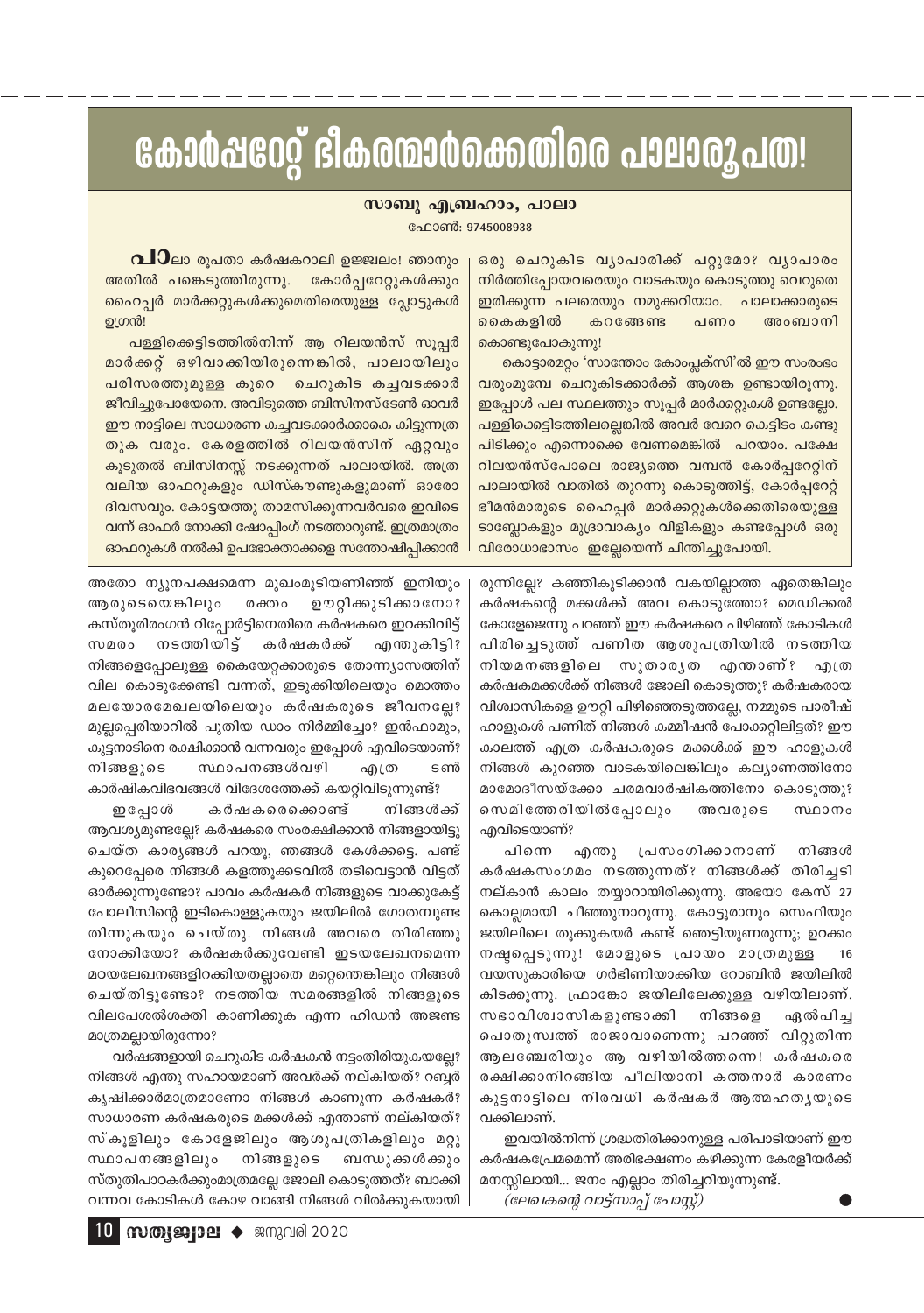## ഇതാ, കർത്താവിന്റെ ദാസി!

#### ബിന്റോ കെ. ജോസ്

ഫോൺ: 9947416522



ലി സി വടക്കേൽ. തികഞ്ഞ മനുഷൃാവകാശ ധ്വംസനത്തിന്റെ ഇരയായി ജീവിക്കുന്ന സന്ന്യാസിനി. കന്യാസ്ത്രീ മഠത്തിന്റെ 4 ചുവരുകൾക്കുള്ളിൽ ദാരിദ്ര്യം, അനുസരണം, ബ്രഹ്മചര്യം എന്നീ സുപ്രധാന വ്രതങ്ങളുടെ അന്തഃസത്ത മുറുകെപ്പിടിച്ച് 37 വർഷം ജീവിച്ച സന്ന്യാ സിനിയുടെനേരെ ഇന്ന് അവരുടെ എഫ്.സി.സി. കോൺഗ്രിഗേഷൻ വാളോങ്ങി നിൽക്കുന്നു!

സമയം ഉച്ചയ്ക്ക് 12.30. കോൺവെന്റിലേക്ക് വളഞ്ഞുപുളഞ്ഞു പോകുന്ന ഇടുങ്ങിയ റോഡ് ചെന്നു നിന്നത് 'ശാന്തി ഭവന'ത്തിന്റെ അടച്ചിട്ട ഒരു ഗേയ്റ്റിന്റെ മുന്നിലാണ്. നിറഞ്ഞ പുഞ്ചിരിയോടെ, ഉള്ളിലെ അലകടലിന്റെ ആരവം ഒതുക്കിവച്ച് സിസ്റ്റർ ലിസി വടക്കേൽ ഞങ്ങളെ വരവേറ്റു. പ്രസരിപ്പ് ഒട്ടും ചോരാത്ത, സ്നേഹ ത്തിൽ പൊതിഞ്ഞ വാക്കുകൾകൊണ്ട് പതിഞ്ഞ ശബ്ദത്തിൽ ഞങ്ങളോട് സംസാരിക്കുമ്പോൾ, ആ കോൺവെന്റിലെ മറ്റാർക്കും തന്റെ ശബ്ബംകൊണ്ടുപോലും താനൊരു ശല്യമാകരുതെന്ന് സ്വയം തീരുമാനിച്ചതുപോലെ തോന്നി. പുറത്തെ ഗസ്റ്റ് റൂമാണിന്ന് സിസ്റ്റർ ലിസിയുടെ കോൺ വെന്റും ലോകവും. വെറും നാല് ചുവരുകൾക്കുള്ളിലെ

സ്ഥാതന്ത്ര പ്രാ മനസ്സാണ് ഒരു മനുഷ്യന്റെ അടിസ്ഥാനപരമായ ആരോഗ്യ സ്രോതസ്സ്. പക്ഷേ, ഇവിടെ സിസ്റ്റർ ലിസിയുടെ മനസ്സ് ചില നേരങ്ങളിൽ കലുഷിതമാവും. കാർമേഘങ്ങൾ ഉരുണ്ടുകൂടി, വരാൻപോകുന്ന ഭാവിയുടെ കറുത്ത അവസ്ഥാന്തരങ്ങളെ പകപ്പോടെ മനസ്സിൽ കാണും. പക്ഷേ, അടുത്ത നിമിഷം അവർ സ്വയം ധൈര്യപ്പെടും. എന്നിട്ട് സ്വയം പറയും: "എന്റെ കർത്താവ് എന്നെ സന്ന്യസ്തജീവിതത്തിന് തിരഞ്ഞെടു ത്തിട്ടുണ്ടെങ്കിൽ അത് ദൈവേച്ഛ പ്രാവർത്തികമാക്കുവാൻ തന്നെയാണ്. ആ കർത്താവാണ്, സഭയുടെ ഒരു ഉന്നതന്റെ വിക്രിയകൾക്കെതിരെ ശബ്ദിക്കാൻ എന്നെ പ്രാപ്തയാ ക്കിയത്."

പുറത്ത് അപ്പോഴും രണ്ടു വനിതാപോലീസുകാരുണ്ട്.

സിസ്റ്റർ പുറത്തേക്ക് നോക്കി പറഞ്ഞു: "അന്യരായ അവർ കാണിക്കുന്ന കാരുണ്യവും സ്നേഹവും വർഷങ്ങളായി ഞാൻ ജീവിക്കുന്ന എന്റെ ഈ വീട്ടിലെ സഹോദരിമാർക്ക് ഇന്നില്ല. അതിന് അവരെ കുറ്റം പറഞ്ഞിട്ട് കാര്യമില്ല. ദൈവം .<br>എന്നിലേൽപ്പിച്ച നിയോഗം അവർക്കറിയില്ല. പേടിയാ, പാവങ്ങൾക്ക്.'

അതു പറഞ്ഞ് സിസ്റ്റർ വടക്കേൽ പതുക്കെ എഴുന്നേറ്റ് റുമിൽനിന്നു കോൺവെന്റിന്റെ അകത്തേക്ക് കടക്കുന്ന വാതിൽ ഒന്നുകൂടി ചേർത്തടച്ചു. സഹകന്യാസ്ത്രീമാർ തന്നോടു കണിക്കുന്ന അവഗണനയെപ്പോലും സ്നേഹത്തി ന്റെ നനുത്ത വാക്കുകൾകൊണ്ട് തലോടുന്ന സിസ്റ്ററിന്റെ മനസ്സ് എത്ര വലുതാണ് എന്നു ചിന്തിച്ചുപോയി.

കട്ടിലിൽ വന്നിരിക്കുമ്പോൾ സിസ്റ്റർ തുടർന്നു: "എനിക്ക് സന്ദർശകർ വന്നാൽ, ആ അടച്ചിട്ട വാതിലുകൾക്കപ്പുറം വരും, ഇവിടുത്തെ സംസാരം ഒളിഞ്ഞിരുന്നു ചിലർ കേൾക്കാൻ. ഈ ഒറ്റപ്പെടൽ ഇന്നെനിക്ക് ഒരു ശീലമായിക്കഴി ഞ്ഞിരിക്കുന്നു. ശീലമാക്കിത്തീർത്തു എന്നു പറയുന്നതാവും ശരി, ആയിരക്കണക്കിന് പതിനായിരക്കണക്കിന് ആളുകളെ ധ്യാനിപ്പിച്ചു ശീലമുള്ള ഞാനും ഇന്നൊരു മൗനധ്യാന ത്തിലാ. കർത്താവിന്റെ ഏറ്റവും അടുക്കലിരുന്ന്, അവന്റെ സ്വരംമാത്രം കേൾക്കുന്ന ആഴമേറിയ ധ്യാനം." അത് പറഞ്ഞ് സിസ്റ്റർ ഒരു ദീർഘനിശ്വാസത്തിൽ മൗനംപുണ്ടു.

അവർ തുടർന്നു: "പക്ഷേ, അവർ എന്നെ ഒറ്റപ്പെടുത്തു ന്നതിന്റെ കാരണമാ എനിക്കു മനസ്സിലാകാത്തത്. ഞാൻ എന്റെ കൂടെപ്പിറപ്പിനെപ്പോലെ കരുതി സ്നേഹിച്ച എന്റെ സഹോദരിയുടെ ഒരു ദുരവസ്ഥയിൽ കൂടെനിന്നതിനോ..?; അതോ, ഫ്രാങ്കോയുടെ വൃത്തികേടിനെ അംഗീകരിക്കാത്ത തിനോ....? സഭയെ ഞാൻ കുറ്റപ്പെടുത്തില്ല. ഫ്രാങ്കോ പിതാ വിന്റെ തെറ്റിനെ ചൂണ്ടിക്കാണിക്കുകമാത്രമേ ഞാൻ ചെയ്തിട്ടു ള്ളൂ. തെറ്റിനെ തെറ്റെന്നല്ലേ പറയേണ്ടത്? ശരിയെന്നു പറ ഞ്ഞാൽ, എന്റെയീ ഉടുപ്പിന്റെ വിലയെന്താ? എന്റെ സന്ന്യാസ ജീവിതത്തിന്റെ അർത്ഥമെന്താ?"

സിസ്റ്ററിന്റെ ഓരോ ചോദ്യവും ചാട്ടുളിപോലെ



ജനുവരി 2020 → സത്യജ**്വാല** 11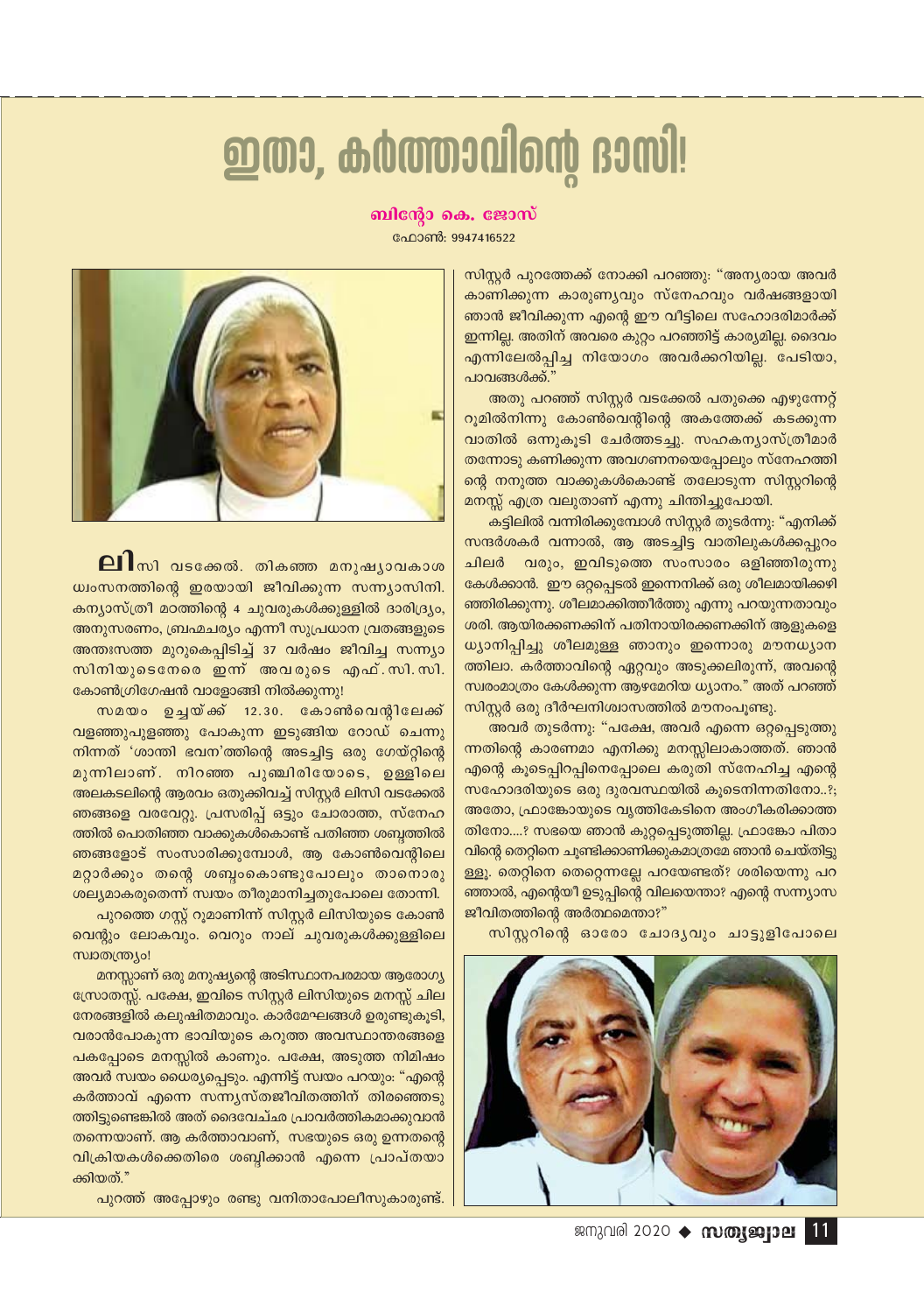പീഡാസഹനം മനസ്സിലാവാഹിച്ച് കണ്ണീർ വാർക്കുകയും ചെയ്യുന്ന നാളുകൾ. കുടുംബത്തിലെ എല്ലാവരും ഒത്തുചേർന്ന് തിരുവത്താഴത്തിന്റെ ഓർമയിൽ അപ്പം മുറി ക്കുന്ന പെസഹാ വ്യാഴം. അത് ആചരിക്കാതിരിക്കുന്നത് കുടുംബത്തിൽ മരണം നടന്നാൽമാത്രമാണ്. എന്നാൽ ഇക്കൊല്ലം ഈ പെസഹാ എന്റെ കുടുംബമായ ഈ മഠ ത്തിൽ ആചരിച്ചില്ല, ആരാണ് ഇവിടെ മരണപ്പെട്ടത്?'

അത് പറഞ്ഞ് സിസ്റ്റർ താഴേക്ക് നോക്കി അൽപ്പനേരം മിണ്ടാതിരുന്നു. "എനിക്കിപ്പഴും ഉറപ്പാ, ഞാൻ തെറ്റൊന്നും

"പക്ഷേ, അവർ എന്നെ ഒറ്റപ്പെടുത്തുന്നതിന്റെ കാരണമാ എനിക്കു മനസ്സിലാകാത്തത്. ഞാൻ എന്റെ കൂടെപ്പിറപ്പിനെപോലെ കരുതി സ്നേഹിച്ച എന്റെ സഹോദരി യുടെ ഒരു ദുരവസ്ഥയിൽ കൂടെനിന്നതിനോ..?; അതോ, (ഫാങ്കോയുടെ വ്വത്തികേടിനെ അംഗീകരിക്കാത്തതിനോ....? സഭയെ ഞാൻ കുറ്റപ്പെടുത്തില്ല. ഫ്രാങ്കോ പിതാവിന്റെ തെറ്റിനെ ചൂണ്ടിക്കാണിക്കുകമാത്രമേ ഞാൻ ചെയ്തിട്ടുള്ളൂ. തെറ്റിനെ തെറ്റെന്നല്ലേ പറയേണ്ടത്? ശരിയെന്നു പറഞ്ഞാൽ, എന്റെയി ഉടുപ്പിന്റെ വിലയെന്താ? <u>എന്റെ സന്ന്വാസജീവിതത്തിന്റെ അർത്ഥമെന്താ?"</u>

"ലിസിക്ക് എന്നാത്തിന്റെ കുഴപ്പമാ? അവശ്വമില്ലാത്ത കാര്വത്തിൽ വെറുതേപോയി തലയിടണ്ട; ലിസി സഭയ്ക്കെതിരെയാണ് സംസാരിക്കുന്നത്: ലിസി ഒരാൾ പറഞ്ഞതുകൊണ്ട് പിതാവിന് ഒന്നും സംഭവിക്കാൻ പോകുന്നില്ല.

തിരുസഭയുടെ തിരുനെറ്റിയിൽ തറച്ചു കൊള്ളൻ പോന്നതായിരുന്നു. ഉള്ളു പൊള്ളിയ വേദനയുടെ ആ നിലവിളികൾ കേൾക്കേണ്ട കാരുണ്യത്തിന്റെ വക്താ ക്കൾക്ക് അതറിയാനുള്ള ഹൃദയാലുത്വം നഷ്ടമായിരിക്കുന്നു. അവർക്ക് സാഡിസ്റ്റ് മനോഭാവത്തോടെ മാറിയിരുന്ന് ചിരിക്കു വാനേ അറിയു എന്നായിരിക്കുന്നു.

"ഒറ്റപ്പെടുത്തി പീഡിപ്പിച്ച് മാനസിക മായി തളർത്തുക എന്നതാണ് ഇവരുടെ രീതി. കോടതികളുടെ പരിഗണനയിലാണ് കേസ് എന്നതുകൊണ്ടും, പൊതു സമൂഹത്തിന്റെ നോട്ടം ഉള്ളതുകൊണ്ടും മാത്രം ഞാൻ ഇങ്ങനെ ജീവിക്കുന്നു; അല്ലായിരുന്നുവെങ്കിൽ, നിർബന്ധിത മെഡിക്കേഷനിലൂടെ അവരിന്ന് എന്നെ മനോരോഗിയാക്കിയേനെ. ഇല്ലെങ്കിൽ മറ്റൊരു അഭയാ; അല്ലെങ്കിൽ, ദുരൂഹ

മരണത്തിൽപ്പെട്ട മറ്റേതൊരു കന്യാസ്ത്രീയെയുംപോലെ ഒരാൾ!" - അവർ പറഞ്ഞു.

ഇടവകപ്പള്ളിയിൽ കുർബാനസമയത്ത് ഒരാൾപോലും സിസ്റ്ററിന്റെയടുത്തു നിൽക്കാറില്ല. വികാരിയച്ചൻ മിണ്ടാറില്ല. സിസ്റ്ററിന് മാവോയിസ്റ്റ് ബന്ധവും സാത്താനിസ്റ്റ് ബന്ധവും ഉണ്ടെന്നു പ്രചരിപ്പിച്ച് ഇടവകക്കാരെ അകറ്റിനിർത്തിയി രിക്കുന്നു. ഒരാഘോഷപരിപാടിയിലും സിസ്റ്ററെ ബന്ധപ്പെടു ത്താറില്ല. സിസ്റ്ററിന്റെ മനസ്സ് മാറാനും പൈശാചിക ബന്ധനമൊഴിയാനും പ്രത്യേക കുർബാനയും ആരാധനയും നൊവേനയും നടത്താൻ കോൺവെന്റിലെ മറ്റ് കന്യാസ്ത്രീമാർ സമയം കണ്ടെത്തുന്നു!

"കോൺഗ്രിഗേഷനിലെ അംഗങ്ങളായ കന്യാസ്ത്രീമാർ പ്രത്യേക നിയോഗംവച്ച്, ഒരാൾ ഇത്ര സുകൃതജപങ്ങൾ ചൊല്ലുകയെന്നത് നിർബന്ധമാണ്. അത് ഓരോ കന്യാ സ്ത്രീയും തന്റെ ജീവിതത്തിലെ കടമയും പുണ്യപ്രവൃത്തി യുമായാണ് കരുതുന്നത്. എന്നാൽ എന്റെ മദർ ജനാറാൾ എന്നോട് പറഞ്ഞത്, ലിസിയുടെ പ്രാർത്ഥനയും നിയോഗവും സുകൃതജപവുമൊന്നും ഇനി ഈ സന്ന്യാസസമൂഹത്തിന് ആവശ്യമില്ല എന്നാണ്. ഒരു കന്യാസ്ത്രീ എന്നനിലയിൽ എനിക്കു കിട്ടിയ ഏറ്റവും വലിയ പ്രഹരമായിരുന്നത്," അവർ പറഞ്ഞു.

ഏറെ തകർന്നുപോയ മറ്റൊരു സംഭവവും ഗദ്ഗദത്തോ ടെ അവർ പങ്കുവച്ചു: "2019-ലെ വലിയ ആഴ്ച (Holy week); 50 നോയമ്പിന്റെ അവസാനത്തെ ആഴ്ച. ഏതൊരു ക്രിസ്തൃാനിയും മനമുരുകി പ്രാർത്ഥിക്കുകയും, പരിത്യാഗത്തിൽ പാപക്കറകളെല്ലാം കഴുകുകയും വിശുദ്ധിയുടെ തണലിൽ അഭയംതേടി കർത്താവിന്റെ ചെയ്തിട്ടില്ല. ഞാൻ സത്യം പറഞ്ഞു. സത്യം മാത്രം. അത് നാളെയും പറയും. എനിക്കറിയാം ഞാൻ ആർക്കെതിരെ യാണ് നിൽക്കുന്നതെന്ന്. അതെന്നെ പലരും പല തവണ ബോധ്യപ്പെടുത്തിയിട്ടുമുണ്ട്. സൗമ്യമായ ഭീഷണികളിലൂടെ, സ്നേഹത്തിൽ പൊതിഞ്ഞ ചതിവാക്കുകളിലൂടെയൊക്കെ."

"ലിസിക്ക് എന്നാത്തിന്റെ കുഴപ്പമാ? അവശ്യമില്ലാത്ത കാരൃത്തിൽ വെറുതേപോയി തലയിടണ്ട; ലിസി സഭയ്ക്കെതിരെയാണ് സംസാരിക്കുന്നത്; ലിസി ഒരാൾ പറഞ്ഞതുകൊണ്ട് പിതാവിന് ഒന്നും സംഭവിക്കാൻ പോകുന്നില്ല. ലിസിക്കുതന്നെയാ നഷ്ടം സംഭവിക്കുക"-ഇതാണ് അവർക്കു പറയാനുള്ളത്.

"എന്റെ നഷ്ടമല്ല ഞാൻ നോക്കുന്നത്. ഞാൻ നീതി രഹിതമായി ഒന്നും പറഞ്ഞിട്ടില്ല. തെറ്റ് എത്ര വലിയവൻ ചെയ്താലും തെറ്റുതന്നെയാ–' ഞാൻ എന്റെ വിനീതമായ നിലപാടിലുറച്ചുനിന്നു. എന്റെ കുടുബാംഗങ്ങളുടെയും സമൂഹത്തിന്റെയും പിൻതുണ ഉള്ളതുകൊണ്ട് എനിക്ക് ധൈര്യമാണ്."

കോൺവെൻറുകൾ എന്ന കോൺസെൻട്രേഷൻ ക്യാമ്പുകളുടെ കഥകൾ പുറത്ത് വന്നുകൊണ്ടിരിക്കുന്ന കാലമാണിത്. തങ്ങളുടെ 'ആത്മീയത'യിൽ അതിരുകളി ല്ലാത്ത ഭോഗസുഖങ്ങൾക്കാണ് പ്രാധാന്യമെന്ന് മെത്രാൻമാര ടക്കം തെളിയിച്ചുകഴിഞ്ഞു. വൈദികർ തങ്ങളുടെ ഇംഗിതങ്ങൾക്കായി കന്യാസ്ത്രീമാരുൾപ്പെടെയുള്ള സ്ത്രീവർഗ്ഗത്തെ ദുരുപയോഗംചെയ്യുന്ന ആത്മീയനെറി കേടിന്റെ അവിശുദ്ധ കാലത്തിലാണ് നാം ജീവിക്കുന്നത്. എന്ത് ചീഞ്ഞളിഞ്ഞ കാര്യങ്ങൾ നടത്താനും ഏറ്റവും നല്ല ഇടം സഭയാണെന്നു മനസ്സിലാക്കിയ കുറച്ചാളുകളുടെ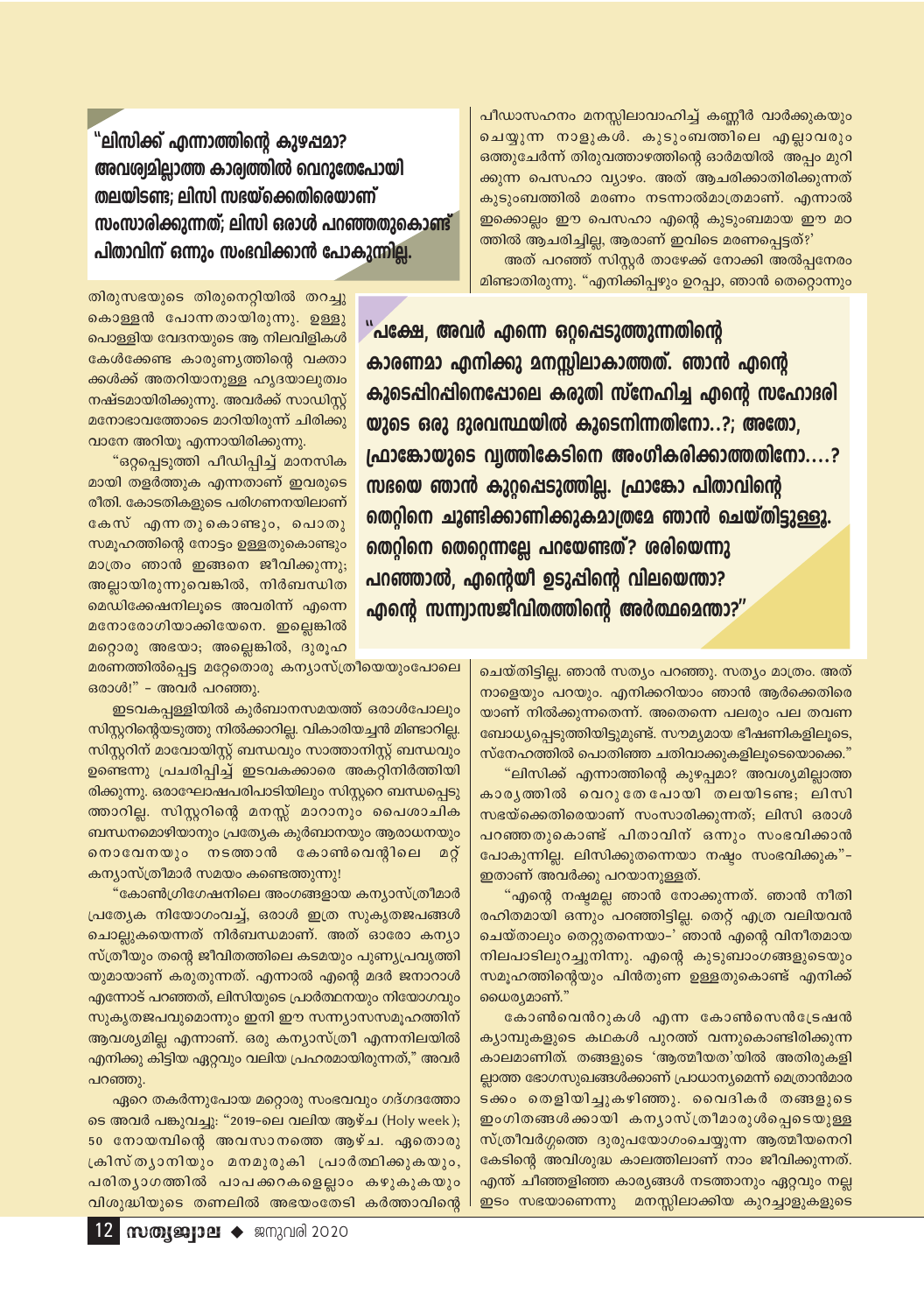## mlmd ermi ascaeeraan oo aa maslazolo!



[2019 ഡിസംബർ 1-ന് എഷ്യാനെറ്റ് ന്യൂസ് ചാനൽ സംപ്രേഷണംചെയ്ത അഭിമുഖത്തിലെ സിസ്റ്റർ ലിസി വട ക്കേലിന്റെ വാക്കുകൾ. കൂടുതൽ ആൾക്കാരിലേക്ക് എത്തി ക്കുന്നതിനായി ഇത് ഇംഗ്ലീഷിൽ തർജ്ജമചെയ്ത്, സമൂഹ മാധ്യമങ്ങളിലൂടെ പ്രചരിപ്പിച്ചുകൊണ്ടിരിക്കുന്നു. അതിന്റെ മലയാളം പരിഭാഷയാണ് ഇവിടെ കൊടുത്തിരിക്കുന്നത്. സ്വന്തം തർജമ-എഡിറ്റർ]

"ഞാൻ പറയുന്നതെന്തെന്നും അതിന്റെ പ്രത്യാഘാത ങ്ങൾ എന്തെല്ലാമായിരിക്കുമെന്നുമുള്ള തികഞ്ഞ ബോധ്യ ത്തോടെയാണ് ഞാൻ സാക്ഷിമൊഴി നൽകിയത്. അതു സത്യ മായതുകൊണ്ടുതന്നെ, ഒരു സാഹചര്യത്തിലും ഞാനതു മാ റ്റുകയോ പിൻവലിക്കുകയോ ഇല്ല.

വളരെപ്പേർ എന്നോടുള്ള സ്നേഹംകൊണ്ടും സൗഹൃ ദംകൊണ്ടും, മറ്റു കുറേപ്പേർ ശത്രുതാഭാവത്തിലും കുറേനാളായി എന്നെ ബോധ്യപ്പെടുത്താൻ ശ്രമിച്ചുകൊണ്ടി രിക്കുന്നത്, ബിഷപ്പിനെതിരെ ഞാൻ നൽകിയ മൊഴി കത്തോ

കുത്തരങ്ങായി ഇത് മാറിയിരിക്കുന്നു. സഭയുടെ ആത്മീയാടിത്തറ മാന്തപ്പെട്ടിരിക്കുന്നു.

എങ്കിലും, ഫ്രാങ്കോ അടങ്ങുന്ന മാഫിയാസംഘത്തിന്റെ പിടിയിൽനിന്നു സഭയെ രക്ഷപെടുത്തുവാനുള്ള ഒരു വഴി തുറന്നുകിട്ടിയ സമയം കൂടിയാണിത് എന്നു നാം കണക്കാ ക്കണം. അവിടവിടെ കനലുകൾ തെളിഞ്ഞു കത്തിത്തുട ങ്ങിയിരിക്കുന്നു. ഈ കനലുകൾ കെട്ടുപോകാതെ ഊതിക്കത്തിച്ച് അഗ്നിയാക്കി പടർത്തണം.

പ്രബുദ്ധരായ കേരളസമുഹം ലിസിസിസ്റ്ററുടെ വീട്ടുതടങ്കലിനെതിരെ ഇടപെടണം. ഒരു സത്രീയാണവർ. സ്ത്രീകൾക്കു സുരക്ഷ, സ്ത്രീസംരക്ഷണം, സ്ത്രീസ്വാത ന്ത്ര്യം... അങ്ങനെ സ്ത്രീയുടെ മാനസിക-സാമൂഹിക കാര്യങ്ങളിലെല്ലാം മുന്നേറ്റമുണ്ടാക്കാൻ ഇവിടുത്തെ സർക്കാർ പ്രതിജ്ഞാബദ്ധമാണെന്ന് ആവർത്തിച്ച് അവ കാശപ്പെടുമ്പോഴാണ്, കേരളത്തിൽത്തന്നെ ഒരു സ്ത്രീ ഇങ്ങനെ ക്രൂരമായി വീട്ടുതടങ്കലിൽ മാനസികമായി പീഡിപ്പിക്കപ്പെടുന്നത് എന്നോർക്കുക. അതിലിടപെടാൻ ബാധ്യസ്ഥരായവർ മൗനംപൂകുന്നതെന്തുകൊണ്ട്?

മാനുഷിക-സാമൂഹിക ഇടപെടലുകൾക്കായി 'എളിയവരായ എന്റെ ഈ സിസർമാരോട് നിങ്ങൾ ചെയ്യുന്നതെന്തോ അത് **എന്നോടാണ്** നിങ്ങൾ ചെയ്യുന്നത്.'

ലിക്കാസഭയ്ക്കു നാണക്കേടുണ്ടാക്കുമെന്നും സഭയുടെ വിശു ദ്ധിയും അന്തസ്സും തകരാനിടയാക്കുമെന്നുമാണ്. അ<mark>വ</mark>ർ എന്റെ ധ്യാനഗ്രൂപ്പിലെ അംഗങ്ങൾ വഴിയും സുഹൃത്തുക്കൾ വഴിയും എനിക്കയയ്ക്കുന്ന സന്ദേശങ്ങളിൽ പറയുന്നത്, ഇത്തരമൊരു കുറ്റകൃത്യം ബിഷപ്പ് ചെയ്തതായി വന്നാൽ, അത് സഭയെ അപകീർത്തിപ്പെടുത്തുകയും നശിപ്പിക്കുകയും ചെയ്യുമെന്നാണ്. ആളുകൾ നേരിട്ട് ഫോണിലൂടെയും, സന്ദേ ശമായി മറ്റുള്ളവരിലൂടെയും വിവിധരീതികളിൽ, പലപ്രാ വശ്യം എന്നെ ഇപ്രകാരം ബോധവൽക്കരിക്കാൻ ശ്രമിക്കുക യുണ്ടായി.

എന്നെ സന്ദർശിച്ച പ്രായമായ ഒരു സ്ത്രീ, മൊഴി എങ്ങനെ നിഷേധിക്കാം എന്നുവരെ പറഞ്ഞുതന്നു; 'എന്താ യാലും നിങ്ങളുടെ മഠത്തിലെ കുറേ സിസ്റ്റർമാരെങ്കിലും നിങ്ങൾക്ക് മനസ്സാന്നിദ്ധ്യം നഷ്ടമായെന്നു പറയുന്നുണ്ടല്ലോ. കോടതിയിലേക്കു നിങ്ങളെ വിളിച്ചുവരുത്തുമ്പോൾ, ഒരു ദിവസം എന്റെ മനസ്സ് പ്രബുദ്ധമാകുകയും അസ്വസ്ഥത

വനിതാസംഘടനകളും മനുഷ്യാവകാശ പ്രസ്ഥാനങ്ങളും കേരളത്തിൽ അനേകം ഉണ്ടെന്നിരിക്കെ, സിസ്റ്റർ ലിസിയുടെ ദാരുണാവസ്ഥ കണ്ടില്ലെന്ന് അവയെല്ലാം றை നടിക്കുന്നതെന്തുകൊണ്ട്?

ശക്തമായ പിൻബലം കൊടുക്കാൻ ഗവൺമെന്റ് തയ്യാറാകുന്ന പക്ഷം കന്യാസ്ത്രീമഠങ്ങളിലെ അകത്തള ങ്ങളിൽ വെന്തുരുകിക്കൊണ്ടിരിക്കുന്ന, ഗാർഹിക പീഡനമേറ്റുകൊണ്ടിരിക്കുന്ന, ശാരീരിക പിഡനവും ലൈംഗിക പീഡനവുമേറ്റുകൊണ്ടിരിക്കുന്ന ഒരുപാടാളുകൾ പുറത്തുവരും. അവർ വിളിച്ചുപറയും സത്യങ്ങൾ.

നാളെ സിസ്റ്റർ ലിസി കൂടുതൽ പീഡിപ്പിക്കപ്പെടാതിരി ക്കണമെങ്കിൽ, അവർ ഒരു മാനസിക രോഗിയായി മാറ്റപ്പെടാതിരിക്കണമെങ്കിൽ, കേരളസമൂഹം അവരുടെ ഇപ്പോഴത്തെ അവസ്ഥ മാറ്റാൻ ഉടൻ ഇടപെടേണ്ടിയിരി ക്കുന്നു.

സിസർ ലിസി നാളെ കേരളത്തിനെ നൊമ്പരമായി മാറാതിരിക്കാൻ നമുക്കൊരുമിക്കാം. ഉണർന്നു പ്രവർത്തി ക്കാപ

ജനുവരി 2020 → സ**ത്യജ്വാല** 13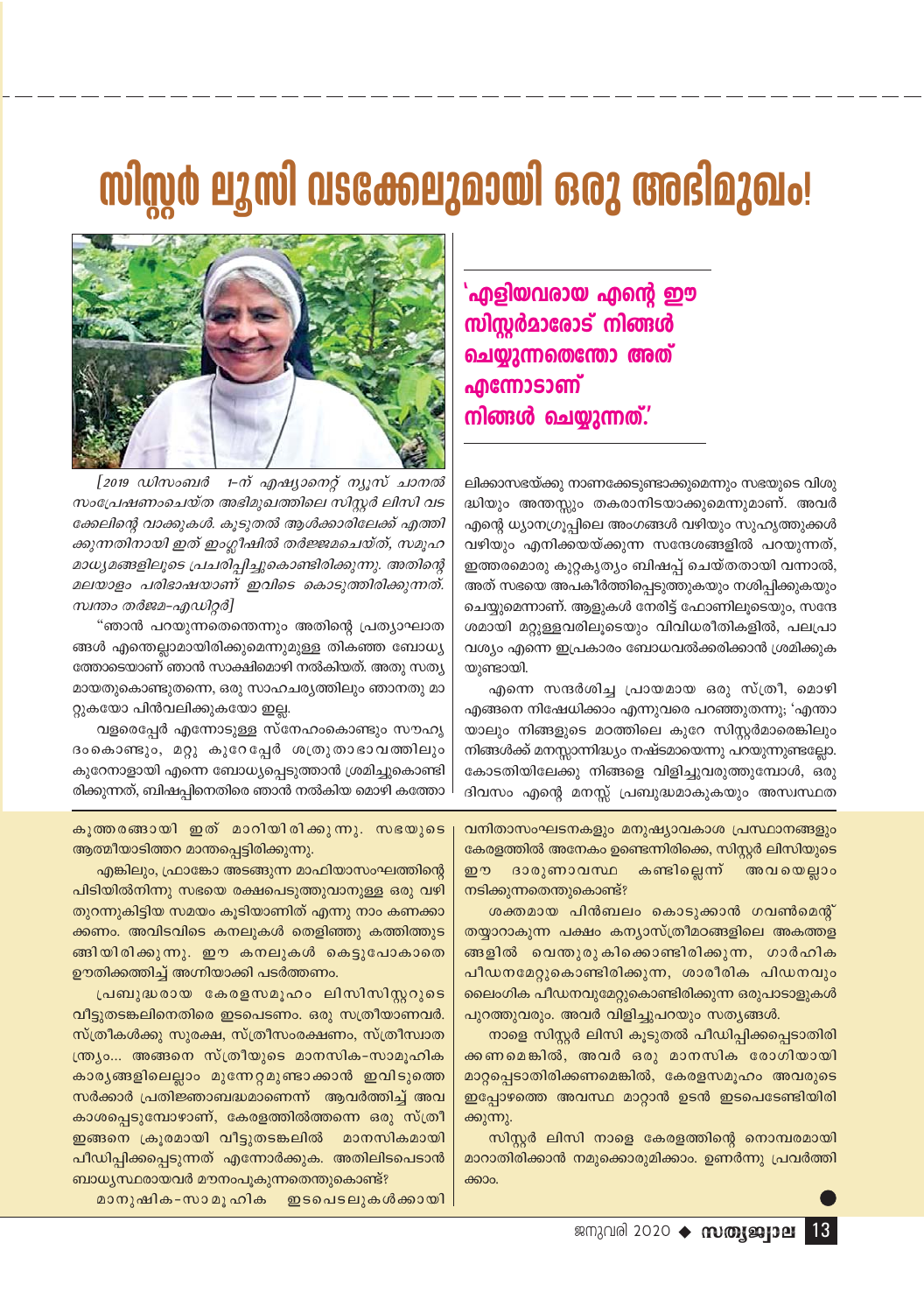# *Oblomacion manufolgo*



ഷൈജൂ ആൻണി (ജോയിൻ് കൺവീനർ, എസ്.ഒ.എസ്. അക്ഷൻ കമ്മറി) ഫോൺ-9388998006

ഇത്രയേറെ അടുപ്പമുള്ള ഒരു ജനറാളമ്മയുള്ളപ്പോൾ, ഫ്രാങ്കോയ്ക്കെ തിരെയുള്ള സമരത്തിന് പിന്തുണ കൊടുത്ത സിസ്റ്റർ ലൂസിയും മുഖ്വസാക്ഷിയായ സിസ്റ്റർ ലിസ്സിയും ശിക്ഷാനടപടികൾ നേരിട്ടില്ലെങ്കിലേ അത്ഭുതമുള്ളു

> എന്നും അധികാരത്തോട് അടങ്ങാത്ത മമത കാണിച്ച അവർ പ്രോവിൻഷ്യാളായിരുന്നു; ഡൽഹിയിൽ അതേ കാലഘട്ടത്തിൽ ഫ്രാങ്കോ ഡൽഹിയിലെ മെത്രാനും. ഫ്രാങ്കോയുമായുള്ള സൗഹൃദം പ്രോവിൻഷ്യൽ എന്ന നിലയിൽ അവർക്ക് അക്കാലത്ത് വലിയ ആദരവ് നേടിക്കൊടുത്തിരുന്നു. ആ സൗഹൃദം അവർ ആസ്വദി ച്ചിരുന്നു. പിന്നീട് ഫ്രാങ്കോ ജലന്ധറിൽ മെത്രാനായി. ഡൽഹി പ്രോവിൻഷ്യാളായിുന്ന അവർ FCC ജനറാളുമായി. FCC ജലന്ധറിൽ വളർച്ച പ്രാപിച്ചത് ഈ കാലഘട്ട ത്തിലാണ്. ജലന്ധറിലെ പ്രോവിൻസിൽ മുപ്പതിലേറെ മഠങ്ങളുണ്ട്. സുഹൃത്തായ മെത്രാൻ അവിടെ ഉള്ളതുകൊണ്ട് ജലന്ധർ പ്രോവിൻസിലേക്കുള്ള മെത്രാന്റെ ഔദ്യോഗിക സന്ദർശനങ്ങൾ ജനറാളമ്മയ്ക്ക് ഇഷ്ടവുമായിരുന്നു.

 $\mathop{\mathsf{FCC}}$  എന്ന സഭയുടെ ജനറാളമ്മ സീറോ–മലബാർ സഭയുടെ അന്തകയായി മാറുകയാണ്. ബിഷപ്പ് ഫ്രാങ്കോയുമായുള്ള അസ്വാഭാവിക സൗഹൃദം അവരെ അന്ധയാക്കി മാറ്റി. ഫ്രാങ്കോയുടെ നിർദ്ദേശമനുസരിച്ച് അവർ സ്വന്തം സഹോദരിമാർക്കെതിരെ ശിക്ഷാനടപടികൾ പ്രഖ്യാപിച്ചു. ഫ്രാങ്കോയിസ്റ്റുകളായ നോബിൾ പാറ യ്ക്കന്റെയും പീറ്റർ കാവുമ്പുറത്തിന്റെയും നിർദ്ദേശങ്ങൾക്ക് അവർ ചെവികൊടുക്കുകയും അവരുടെ സഹായം തേടുകയും ചെയ്തു. അതെല്ലാം അവരുടെതന്നെ തലയിൽ തീ കോരിയിടുന്നതിന് തുല്യമായി മാറുകയായിരുന്നു.

 $FCC$ -പ്രാങ്കോ ബന്ധം: ഇപ്പോഴത്തെ ജനറാളമ്മ ഡൽഹി പ്രോവിൻസിൽനിന്നുള്ള സന്ന്യാസിനിയാണ്.

അനുഭവപ്പെടുകയും ചെയ്യുകയുണ്ടായി; ഈ മാനസ്സികപ്ര ശ്നംമൂലം എനിക്കു വ്യക്തതനഷ്ടമായി. സ്വസ്ഥതയില്ലാ യ്മയുടെ ആ ദുർബലമുഹൂർത്തത്തിലായിരുന്നു ഞാൻ മൊഴി നൽകിയത്. യഥാർത്ഥത്തിൽ അങ്ങനെയൊന്നും ഞൻ ഉദ്ദേ ശിച്ചിരുന്നില്ല.' ഇങ്ങനെ പറഞ്ഞ് നിങ്ങൾക്ക് നിങ്ങളുടെ മൊഴി പിൻവലിക്കാനാകും. ഏതായാലും ബിഷപ്പിനെതിരെ മൊഴി നൽകരുത്. ഒരു വൃക്ഷത്തിന്റെ വേരറുത്താൽ ശിഖര ങ്ങളുണങ്ങുന്നതുപോലെയാണിതും. ബിഷപ്പിനെതിരെ ഇങ്ങനെ പരാതി നൽകുന്നപക്ഷം കത്തോലിക്കാസമുദായ ത്തിനു വളരെ സഹിക്കേണ്ടതായി വരും. അതുകൊണ്ട് സിസ്റ്റ റേ, ദയവായി നിങ്ങളുടെ മൊഴി പിൻവലിക്കൂ. അതിനും ഞാനിങ്ങനെ മറുപടി നൽകി: "ഒരിക്കലും, ഏതു സഹച ര്യത്തിലും ഞാൻ നൽകിയമൊഴി നിഷേധിക്കില്ല. ഒരു തെറ്റു സംഭവിച്ചു, ഞാൻ അതിലൊരു സാക്ഷിയാണ്, ഞാൻ സത്യ ത്തോടും എന്റെ മൊഴിയോടും ചേർന്നു നിലകൊള്ളും. ബിഷപ്പ് ഫ്രാങ്കോ ചെയ്തത് തെറ്റാണ്. അദ്ദേഹം ശിക്ഷിക്ക പ്പെടണം. അതിലൂടെ പരാതിക്കാരിയായ കന്യാസ്ത്രീക്കു നീതി ലഭിക്കണം. നീതി നിലനിൽക്കണം."

കേരളത്തിനുപുറത്ത് ഒരു മിഷൻ പ്രദേശത്തെ മെത്രാനാണ് ഫ്രാങ്കോ. അദ്ദേഹത്തിന് അതിവിപുലമായ സ്വാധീനവും സമ്പത്തും ശക്തിയുമുണ്ട്. അതുകൊണ്ടാണ്, കേരളത്തിലെത്തി ഈ കന്യാസ്ത്രീക്കെതിരെ അതിക്രമം നടത്തി രക്ഷപെടാമെന്ന ധാരണ അദ്ദേഹത്തിനുണ്ടായത്. കേസമ്പേഷണവും എതിർവിസ്താരവും സതൃസന്ധ

മായും കഴിവുറ്റരീതിയിലും നടത്തി വേണ്ടതുപോലെ പൂർത്തീകരിക്കുന്ന പക്ഷം, എനിക്കു പൂർണ്ണവിശ്വാസമുണ്ട്, അദ്ദേഹം ശിക്ഷിക്കപ്പെടും. ഇതിനിടയിൽ, പണംകൊണ്ടോ കൈക്കൂലികൊണ്ടോ അധികാരദുർവിനിയോഗംകൊണ്ടോ സാക്ഷികൾ സ്വാധീനിക്കപ്പെടുകയും തെളിവുകൾ താറുമാ റാക്കപ്പെടുകയും ചെയ്താൽ, അല്ലെങ്കിൽ ബന്ധപ്പെട്ട ഉദ്യോ ഗസ്ഥർ അവരുടെ കർത്തവ്യനിർവ്വഹണത്തിൽനിന്ന് ഒഴി ഞ്ഞുമാറിയാൽ, അദ്ദേഹം ശിക്ഷിക്കപ്പെടാതിരിക്കാൻ സാധ്യ തയുണ്ട്. പക്ഷേ, അദ്ദേഹം ശിക്ഷിക്കപ്പെടേണ്ടതുണ്ട്; കഴിഞ്ഞ 10 മാസമായി ഏകാന്തയായി, ഒറ്റപ്പെട്ട്, കത്തോ ലിക്കാസമുദായത്തിന്റെ ഒരു ശത്രുവെന്നമട്ടിൽ അപമാനി ക്കപ്പെട്ട്, പിശാചിന്റെ വക്കീലായി അധിക്ഷേപിക്കപ്പെട്ട് ഞാനിവിടെ കഴിയുന്നത് അതിനുവേണ്ടിയാണ്. ഈ വേദ ന, തീവ്രമായ ഈ വേദന, ഞാനനുഭവിക്കുന്നത് ഇതിന്റെ പൂർത്തീകരണം പ്രതീക്ഷിച്ചാണ്.

അതുകൊണ്ട് എന്നെ സംബന്ധിച്ച്, എത്രയും നേരത്തെ കോടതിനടപടികൾ നടത്തി ഈ കേസ് പൂർത്തിയാക്കുന്നു വോ, അത്രയും നേരത്തെ എനിക്ക് ഇന്നത്തെ അവസ്ഥ യിൽനിന് മോചനമുണ്ടാകും. ഈ ഏകാന്തതയും, എന്റെ കന്യാസ്ത്രീസമൂഹത്തിന്റെയും സഭാസമൂഹത്തിന്റെയും ക്രിസ്തുവിന്റെയും ഒരു ശത്രുവായി എന്നെ ശരവ്യമാക്കുന്ന അവസ്ഥയും അസ്സഹ്യമായ ഒരു തലത്തിൽ എത്തിക്കഴിഞ്ഞി രിക്കുന്നു."